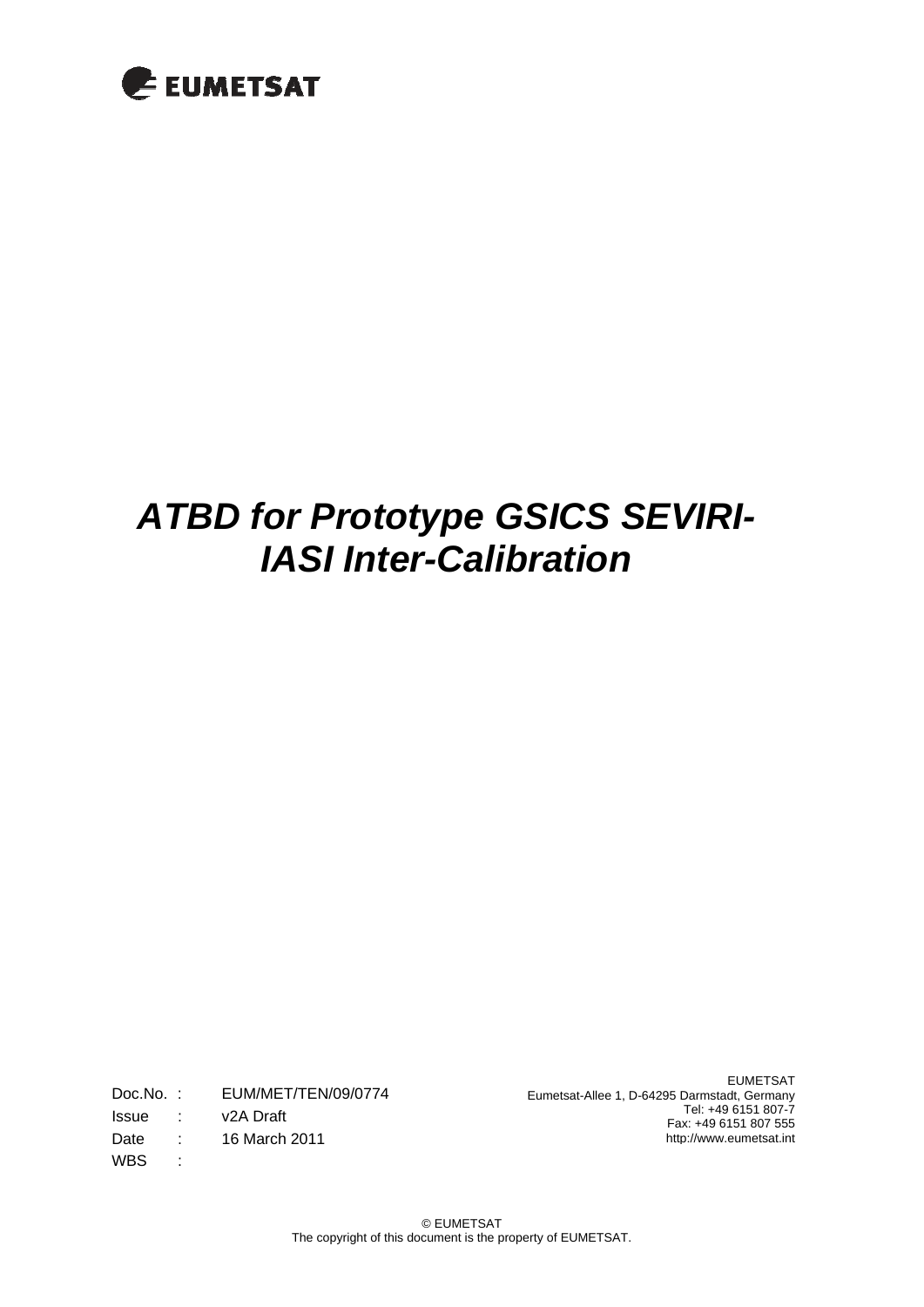

### *Document Change Record*

| Issue /<br><b>Revision</b> | Date       | DCN.<br><b>No</b> | <b>Summary of Changes</b>                                                                                                                                                                                                                                                |
|----------------------------|------------|-------------------|--------------------------------------------------------------------------------------------------------------------------------------------------------------------------------------------------------------------------------------------------------------------------|
| v1                         | 2010-12-13 |                   | Original based on generic template from report<br>titled "Generic ATBD for EUMETSAT's Inter-<br>SEVIRI-IASI"<br>Calibration<br>οf<br>EUM/MET/REP/08/0468, v4b, 2010-05-28. Clarified<br>parts related to producing GSICS Correction<br>coefficients and Bias Monitoring. |
| v2                         | 2010-12-15 |                   | Only algorithm implementation v0.3 selected                                                                                                                                                                                                                              |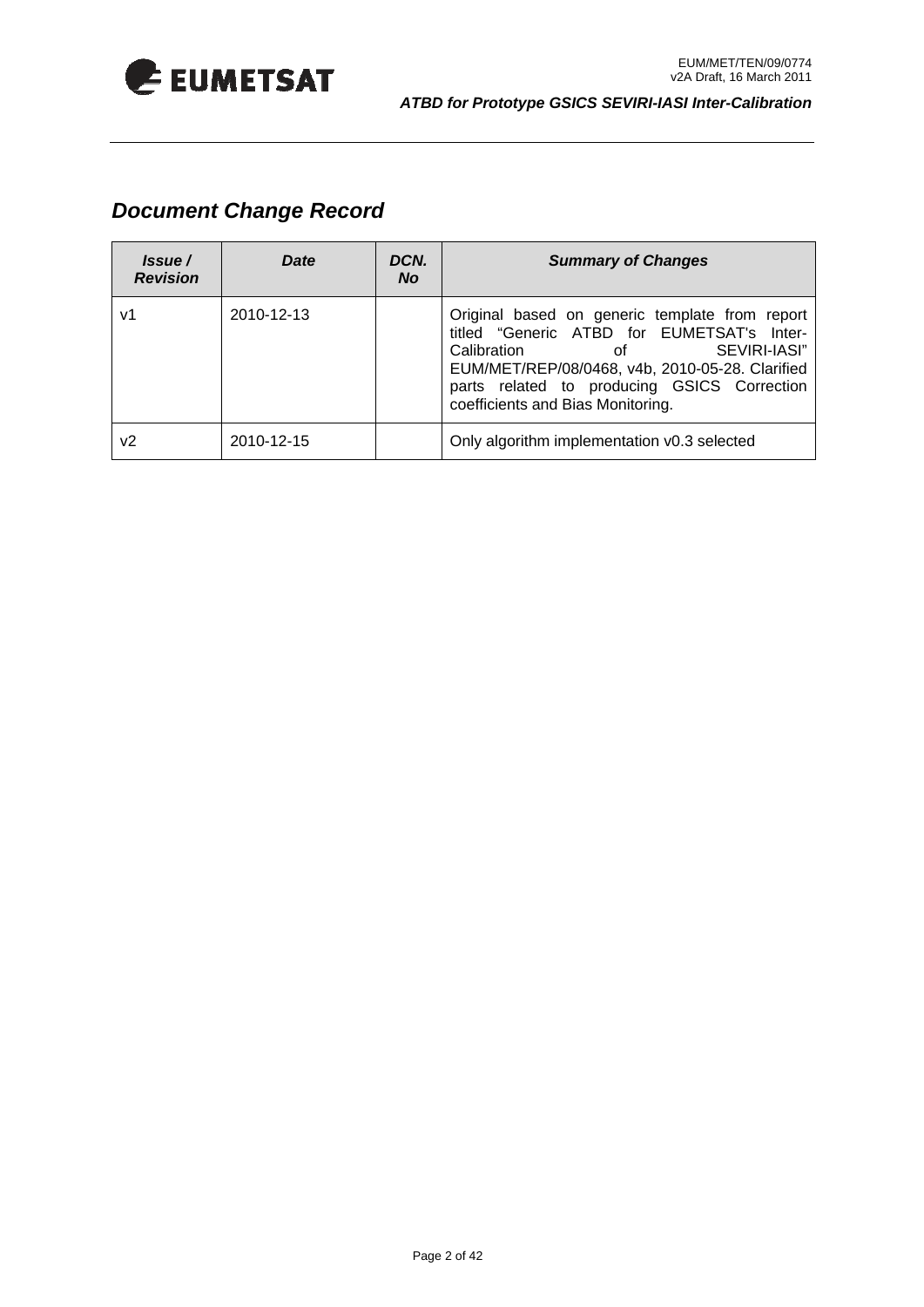

### **Table of Contents**

| $\mathbf 0$ |        |  |
|-------------|--------|--|
|             | 0.1    |  |
|             |        |  |
|             |        |  |
|             | 1.а. – |  |
|             |        |  |
|             | 2.a.   |  |
|             | 2.b.   |  |
|             | 2.c.   |  |
|             | 2.d.   |  |
|             | 2.e.   |  |
|             |        |  |
|             |        |  |
|             | 3.a.   |  |
|             | 3.b.   |  |
|             | 3.c.   |  |
|             | 3.d.   |  |
|             | 3.e.   |  |
|             |        |  |
|             | 4.a.   |  |
|             | 4.b.   |  |
|             | 4.c.   |  |
|             |        |  |
|             |        |  |
|             | 5.a.   |  |
|             | 5.b.   |  |
|             | 5.c.   |  |
|             | 5.d.   |  |
|             | 5.e.   |  |
|             | 5.f.   |  |
|             |        |  |
|             | 6.a.   |  |
|             | 6.b.   |  |
|             | 6.c.   |  |
|             |        |  |
|             |        |  |
|             |        |  |
|             |        |  |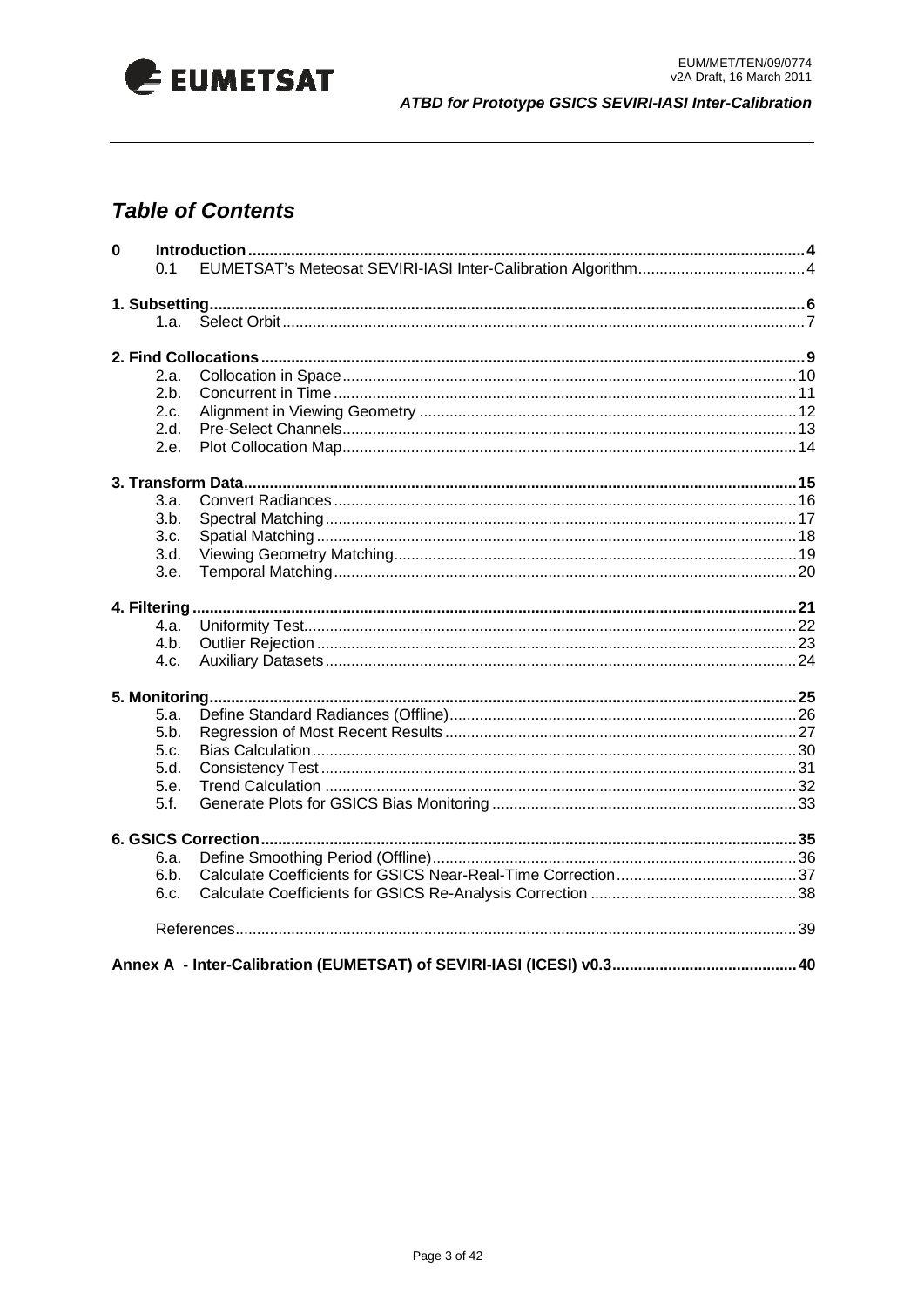<span id="page-3-0"></span>

#### **0 INTRODUCTION**

The Global Space-based Inter-Calibration System (GSICS) aims to inter-calibrate a diverse range of satellite instruments to produce corrections ensuring their data are consistent, allowing them to be used to produce globally homogeneous products for environmental monitoring. Although these instruments operate on different technologies for different applications, their inter-calibration can be based on common principles: Observations are collocated, transformed, compared and analysed to produce calibration correction functions, transforming the observations to common references. To ensure the maximum consistency and traceability, it is desirable to base all the inter-calibration algorithms on common principles, following a hierarchical approach, described here.

This algorithm is defined as a series of generic *steps*:

- 1) Subsetting
- 2) Collocating
- 3) Transforming
- 4) Filtering
- 5) Monitoring
- 6) Correcting

Each step comprises a number of discrete components, outlined in the contents.

Each component can be defined in a hierarchical way, starting from purposes, which apply to all inter-calibrations, building up to implementation details for specific instrument pairs:

- i. Describe the purpose of each component in this generic data flow.
- ii. Provide different options for how these may be implemented in general.
- iii. Recommend procedures for the inter-calibration class (e.g. GEO-LEO).
- iv. Provide specific details for each instrument pair (e.g. SEVIRI-IASI).

The implementation of the algorithm need only follow the overall logic – so the components need not be executed strictly sequentially. For example, some parts may be performed iteratively, or multiple components may be combined within a single loop in the code.

#### **0.1 EUMETSAT's Meteosat SEVIRI-IASI Inter-Calibration Algorithm**

This document forms the Algorithm Theoretical Basis Document (ATBD) for the intercalibration of the infrared channels of SEVIRI on the Geostationary (GEO) Meteosat Second Generation satellites with the Infrared Atmospheric Sounding Interferometer (IASI) on board LEO Metop satellites. This document refers only to the prototype implementation, distributed as the GSICS *Demonstration* product, previously described as v0.3 in EUMETSAT [2009].

This is implemented in the IDL suite ICESI (Inter-Calibration EUMETSAT SEVIRI-IASI), which is documented in Annex A. This allows routine, automatic processing of data delivered by standing orders set up on EUMETSAT's Unified Meteorological Archive and Retrieval Facility (U-MARF) after conversion to netCDF formats. Many components of the intercalibration have been revised when coding this algorithm.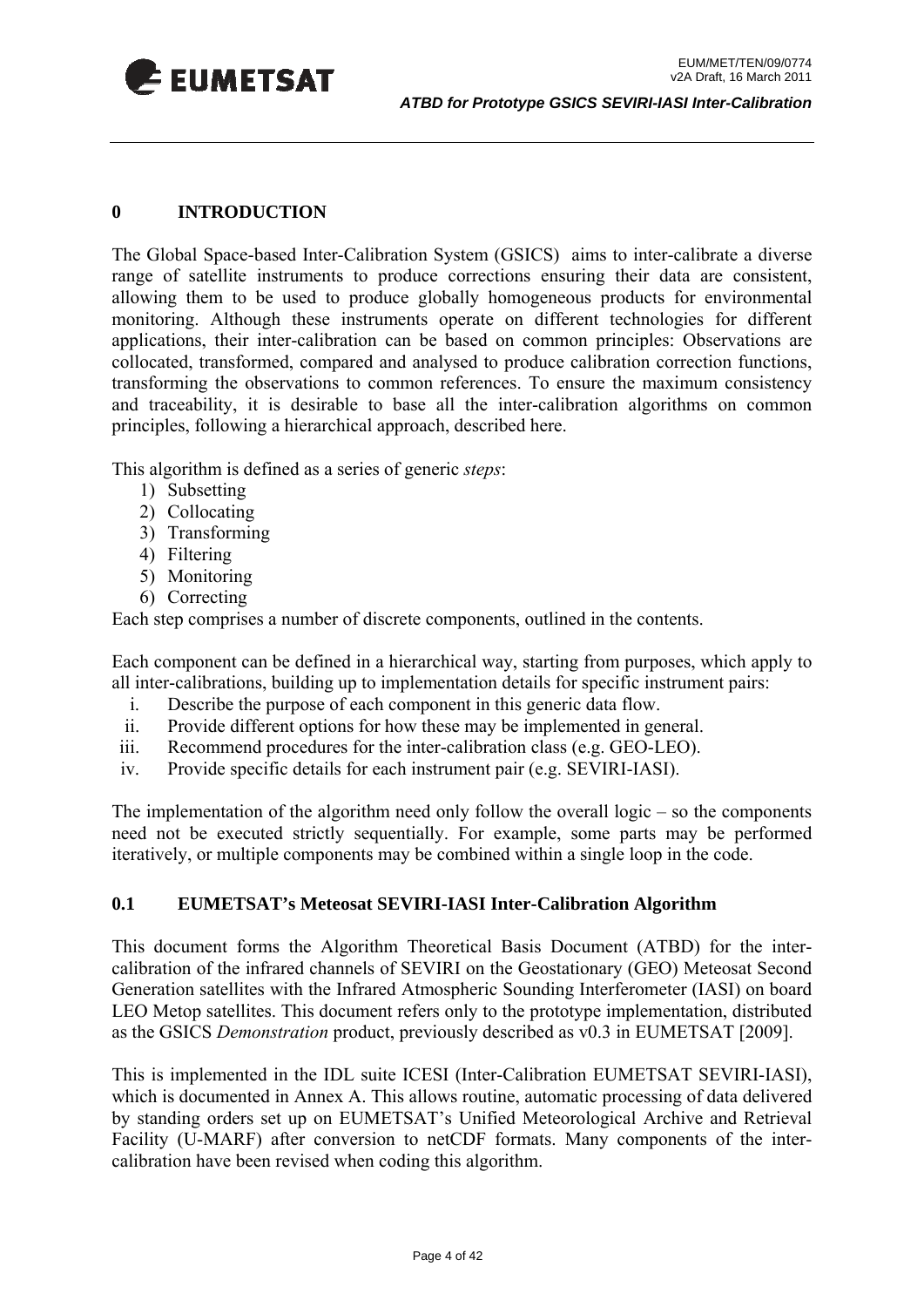



#### *Figure 1: Diagram of generic data flow for inter-calibration of monitored (MON) instrument with respect to reference (REF) instrument*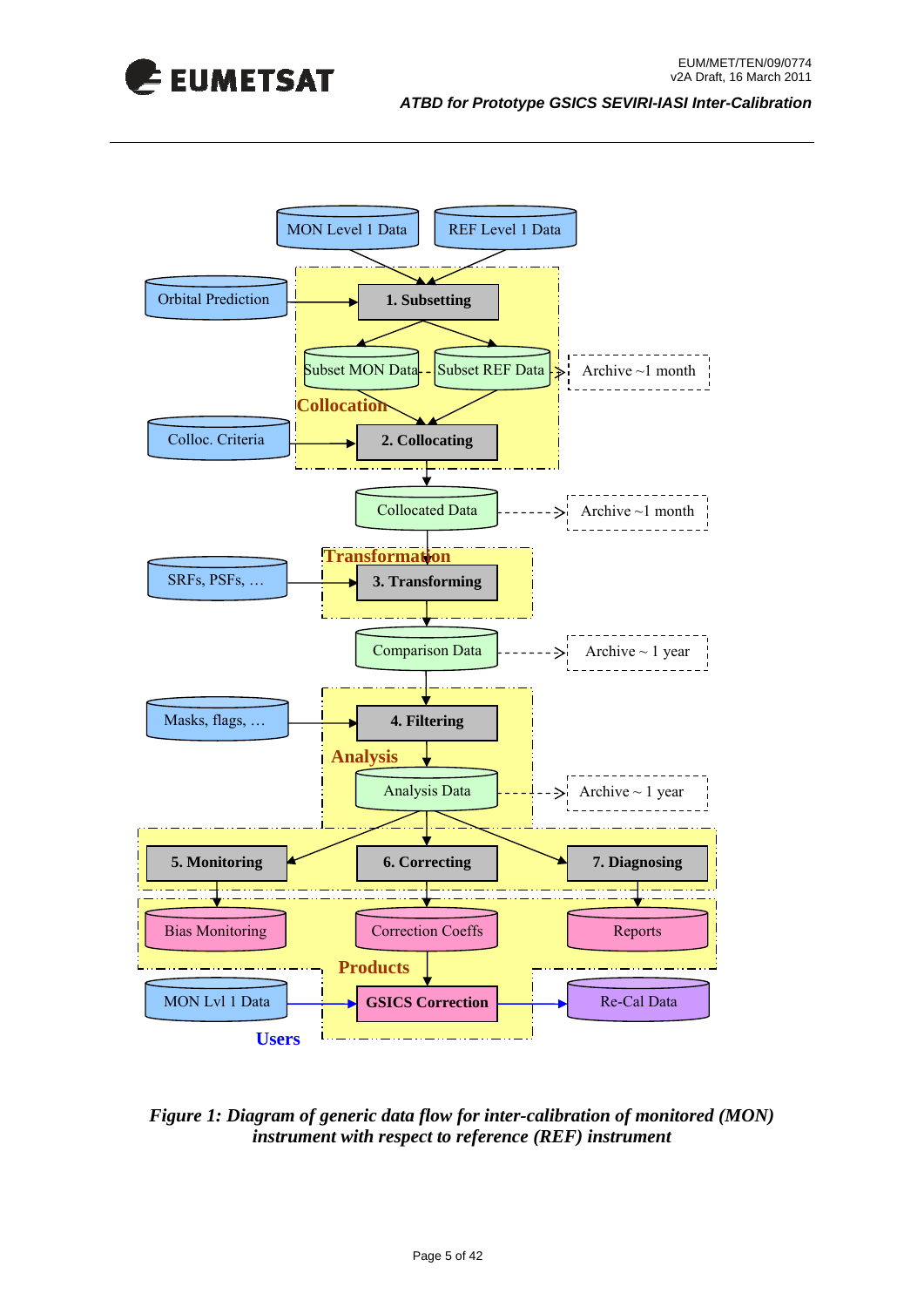<span id="page-5-0"></span>

#### 1. **SUBSETTING**

Acquisition of raw satellite data is obviously a critical first step in an inter-calibration method based on comparing collocated observations. To facilitate the acquisition of data for the purpose of inter-comparison of satellite instruments, prediction of the time and location of collocation events is also important.



*Figure 2: Step 1 of Generic Data Flow, showing inputs and outputs. MON refers to the monitored instrument. REF refers to the reference instrument.*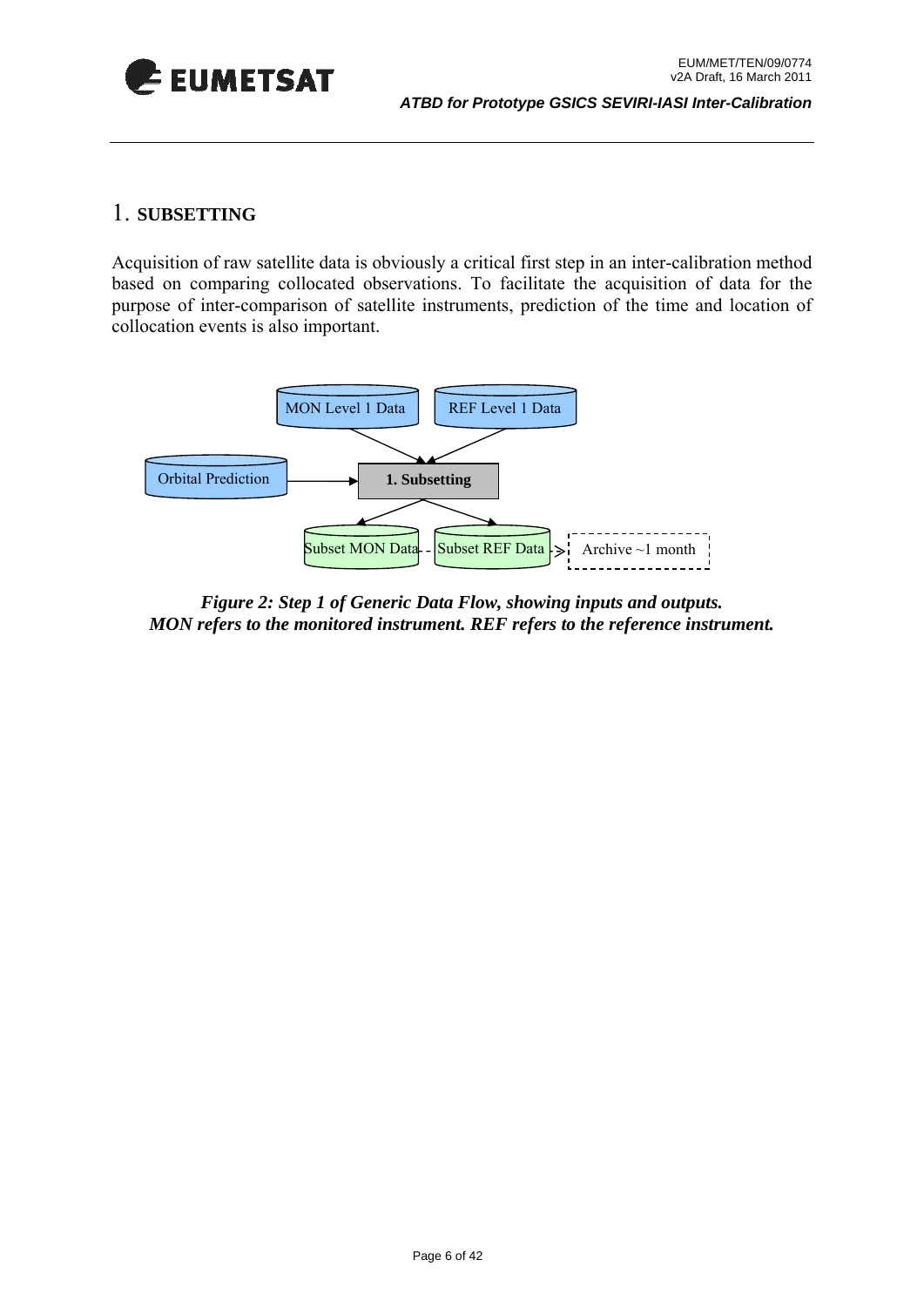<span id="page-6-0"></span>

#### **1.a. Select Orbit**

#### **1.a.i. Purpose**

We first perform a rough cut to reduce the data volume and only include relevant portions of the dataset (channels, area, time, viewing geometry). The purpose is to select portions of data collected by the two instruments that are likely to produce collocations. This is desirable because typically less than 0.1% of measurements are collocated. The processing time is reduced substantially by excluding measurements unlikely to produce collocations.

Data is selected on a per-orbit or per-image basis. To do this, we need to know how often to do inter-calibration – which is based on the observed rate of change and must be defined iteratively with the results of the inter-calibration process (see [1.a\)](#page-32-1).

#### **1.a.ii. General Options**

The simplest, but inefficient approach is "trial-and-error", i.e., compare the time and location of all pairs of files within a given time window.

#### **1.a.iii. Infrared GEO-LEO inter-satellite/inter-sensor Class**

For inter-calibrations between geostationary and sun-synchronous satellites, the orbits provide collocations near the GEO Sub-Satellite Point (SSP) within fixed time windows every day and night. In this case, we adopt the simple approach outlined above.

We define the GEO Field of Regard (FoR) as an area close to the GEO Sub-Satellite Point (SSP), which is viewed by the GEO sensor with a zenith angle less than a threshold. Wu [2009] defined a threshold angular distance from nadir of less than 60° based on geometric considerations, which is the maximum incidence angle of most LEO sounders. This corresponds to  $\approx \pm 52^{\circ}$  in latitude and longitude from the GEO SSP. The GEO and LEO data is then subset to only include observations within this FoR within each inter-calibration period.

Mathematically, the GEO FoR is the collection of locations whose arc angle (angular distance) to nadir is less than a threshold or, equivalently, the cosine of this angle is larger than **min\_cos\_arc**. We chose the threshold **min\_cos\_arc = 0.5**, i.e., angular distance less than **60 degree**.

Computationally, with known Earth coordinates of GEO nadir *G* (0, geo\_nad\_lon) and granule centre  $P$  (gra ctr lat, gra ctr lon) and approximating the Earth as being spherical, the arc angle between a LEO pixel and LEO nadir can be computed with cosine theorem for a right angle on a sphere (see [Figure 2\)](#page-7-0):

**Equation 1** 
$$
cos(GP) = cos(gra\_ctr\_lat)cos(geo\_nad\_lon - gra\_ctr\_lon)
$$

If the LEO pixel is outside of GEO FoR, no collocation is considered possible. Note the arc angle *GP* on the left panel of [Figure 2,](#page-7-0) which is the same as the angle ∠*GOP* on the right panel, is smaller than the angle ∠*SPZ* (right panel), the zenith angle of GEO from the pixel. This means that the instrument zenith angle is always less than 60 degrees for all collocations.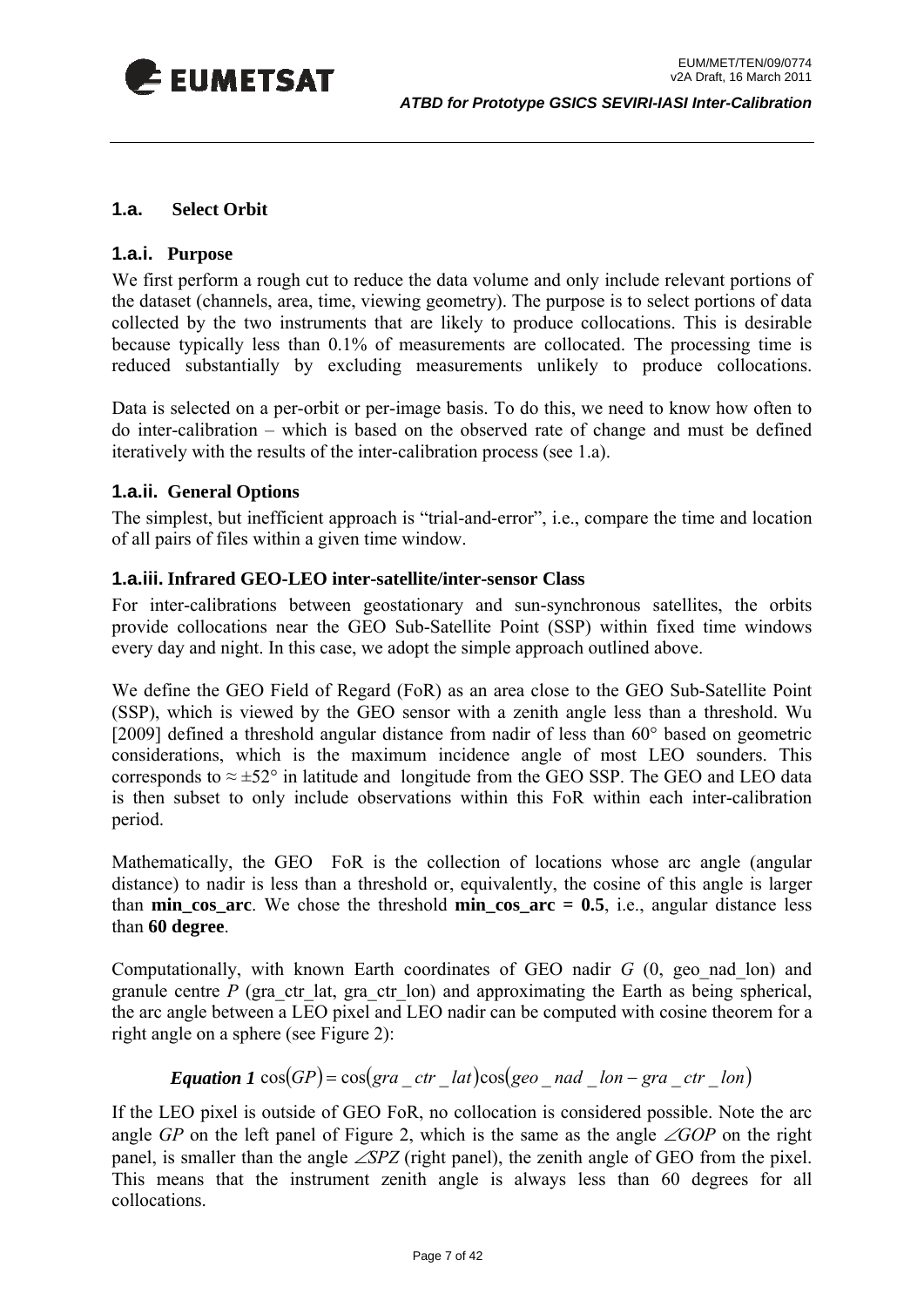



<span id="page-7-0"></span>*Figure 3: Computing arc angle to satellite nadir and zenith angle of satellite from Earth location* 

#### **1.a.iv. Specifics for Prototype SEVIRI-IASI**

For SEVIRI, the GEO FoR is further reduced to include only data within  $\pm 30^{\circ}$  lat/lon of the SSP. A single Metop overpass is selected with a night-time equator crossing closest to the GEO SSP. The IASI data within this overpass is then geographically subset to only include data within this smaller GEO FoR by applying time filtering. This is implemented as a standing order from EUMETSAT's Unified Meteorological Archive and Retrieval Facility (U-MARF) delivering data in NetCDF format every night, as described in Annex A.

The subset of 7 Meteosat images shall be extracted with equator crossing times closest to the mean observation time within each subset IASI orbit.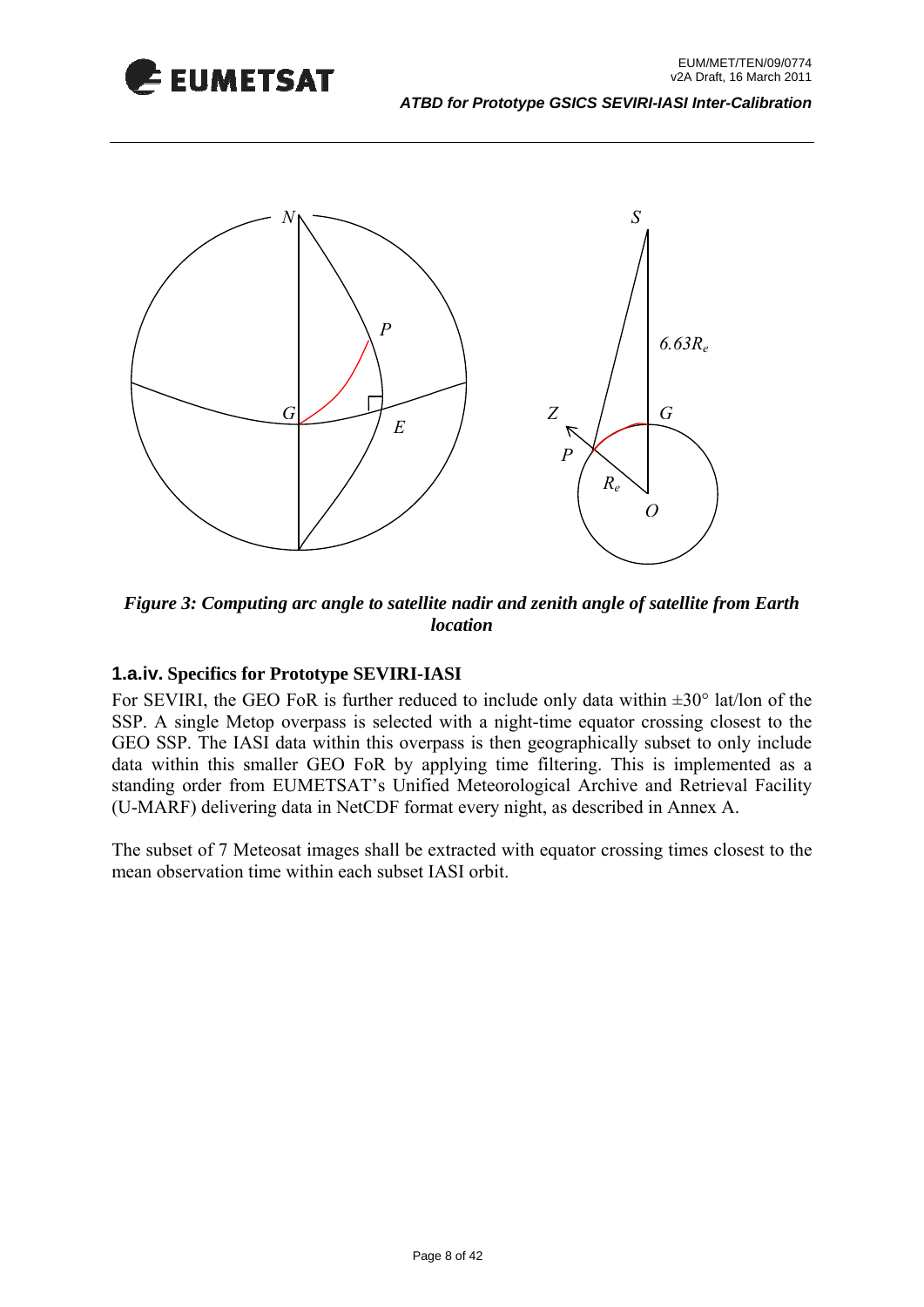<span id="page-8-0"></span>

#### 2. **FIND COLLOCATIONS**

A set of observations from a pair of instruments within a common period (e.g. 1 day) is required as input to the algorithm. The first step is to obtain these data from both instruments, select the relevant comparable portions and identify the pixels that are spatially collocated, temporally concurrent, geometrically aligned and spectrally compatible and calculate the mean and variance of these radiances.



*Figure 4: Step 2 of Generic Data Flow, showing inputs and outputs*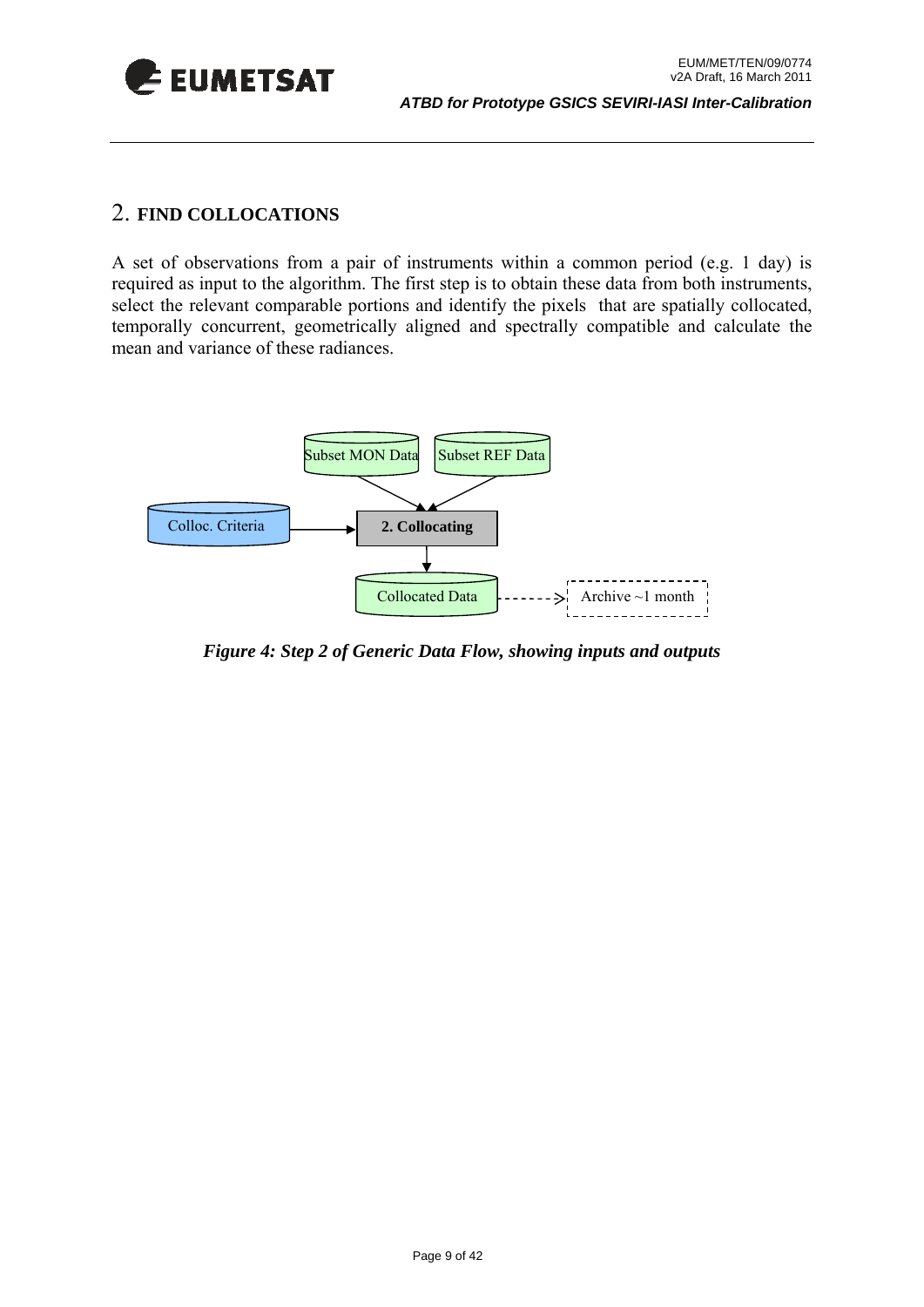<span id="page-9-0"></span>

#### <span id="page-9-1"></span>**2.a. Collocation in Space**

#### **2.a.i. Purpose**

The following components of this step define which pixels can be used in the direct comparison. To do this, we first extract the central location of each instruments' pixels and determine which pixels can considered to be collocated, based on their centres being separated by less than a pre-determined threshold distance. At the same time we identify the pixels that define the target area (FoV) and *environment* around each collocation. These are later averaged in [3.c](#page-17-1).

The *target area* is defined to be a little larger than the larger Field of View (FoV) of the instruments so it covers all the contributing radiation in event of small navigation errors, while being large enough to ensure reliable statistics of the variance are available. The exact ratio of the target area to the FoV will be instrument-specific, but in general will range 1 to 3 times the FoV, with a minimum of 9 'independent' pixels.

#### **2.a.ii. General Options**

An efficient method of searching for collocations is to calculate 2D-histograms of the locations of both instruments' observations on a common grid in latitude/longitude space. Non-zero elements of both histograms identify the location of collocated pixels and their indices provide the coordinates in observation space (scan line, element, FoV, …). However, this does not capture pixel pairs that straddle bin boundaries of the histograms.

#### **2.a.iii. Infrared GEO-LEO inter-satellite/inter-sensor Class**

The spatial collocation criteria is based on the nominal radius of the LEO FoV at nadir. This is taken as a threshold for the maximum distance between the centre of the LEO and GEO pixels for them to be considered spatially collocated. However, given the geometry of the already subset data, it is assumed that all LEO pixels within the GEO FoR will be within the threshold distance from a GEO pixel. The GEO pixel closest to the centre of each LEO FoV can be identified using a reverse look-up-table (e.g. using a McIDAS function).

#### **2.a.iv. Specifics for Prototype SEVIRI-IASI**

The IASI iFoV is defined as a circle of 12 km diameter at nadir. The SEVIRI FoV is defined as square pixels with dimensions of 3x3 km at SSP. An array of 5x5 SEVIRI pixels centred on the pixel closest to centre of each IASI pixel are taken to represent both the IASI iFoV and its *environment*.

SEVIRI and IASI pixels are selected that fall within the same bin of a 2-D histograms with 0.125 $\degree$  lat/lon grid, covering  $\pm 35\degree$  lat/lon. This is implemented in the routine **icesi** collocate (see Annex A).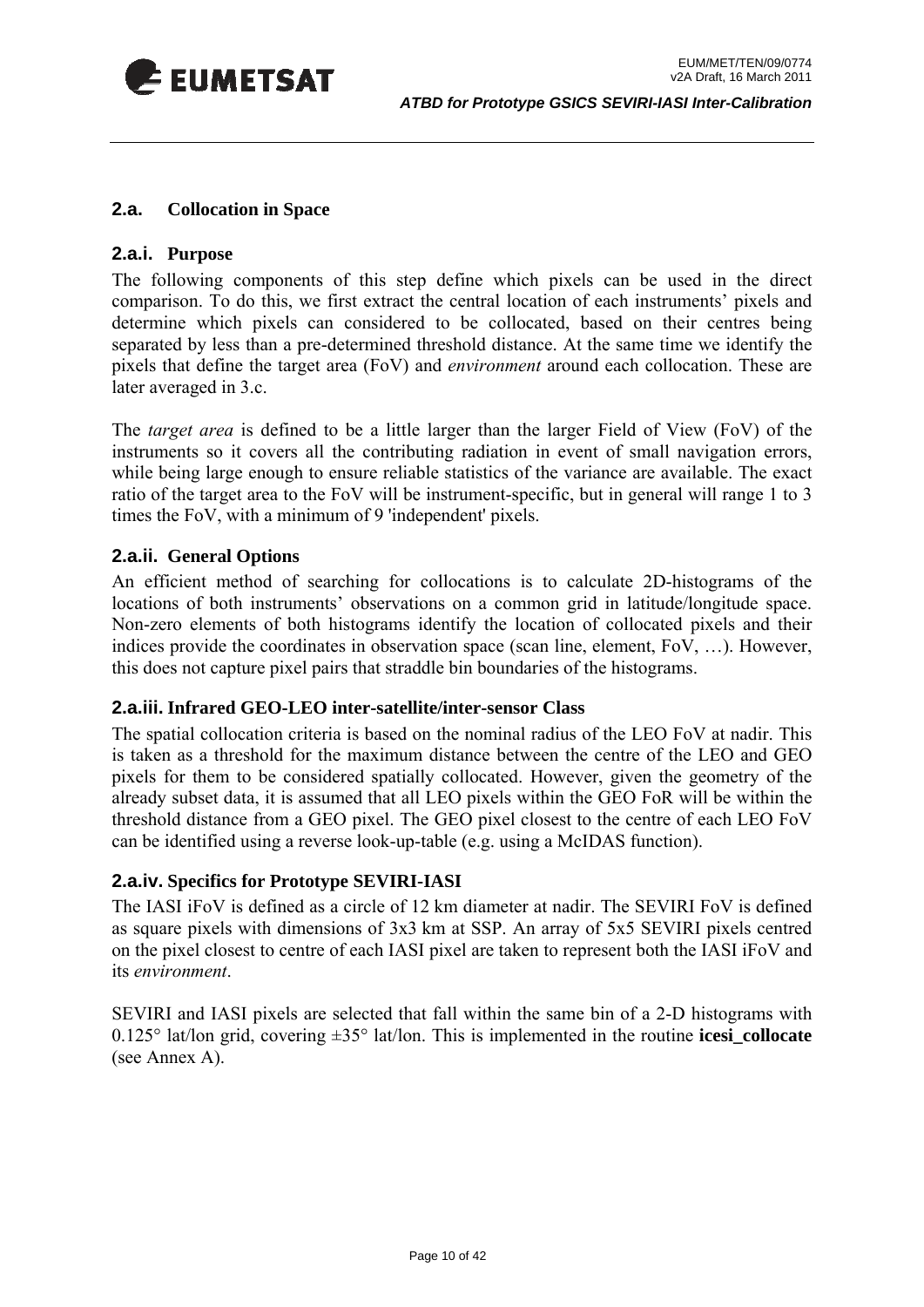<span id="page-10-0"></span>

#### **2.b. Concurrent in Time**

#### **2.b.i. Purpose**

Next we need to identify which of those pixels identified in the previous step as spatially collocated are also collocated in time. Although even collocated measurements at very different times may contribute to the inter-calibration, if treated properly, the capability of processing collocated measurements is limited and the more closely concurrent ones are more valuable for the inter-calibration.

#### **2.b.ii. General Options**

Each pixel identified as being spatially collocated is tested sequentially to check whether the observations from both instruments were sampled sufficiently closely in time – i.e. separated in time by no more than a specific threshold. This threshold should be chosen to allow a sufficient number of collocations, while not introducing excessive noise due to temporal variability of the target radiance relative to its spatial variability on a scale of the collocation target area – see Hewison [2009a].

#### **2.b.iii.Infrared GEO-LEO inter-satellite/inter-sensor Class**

The time at which each collocated pixel of the GEO image was sampled is extracted or calculated and compared to for the collocated LEO pixel. If the difference is greater than a threshold of 300s, the collocation is rejected, otherwise it is retained for further processing.

#### **Equation 2:**  $|LEO$  *time – GEO time*  $|$  < max sec, where *max* sec=300s

The problem with applying a time collocation criteria in the above form is that it will often lead to only a part of the collocated pixels being analysed. As the GEO image is often climatologically asymmetric about the equator, this can lead to the collocated radiances having different distributions, which can affect the results. A possible solution to this problem is to apply the time collocation to the average sample time of both the GEO and LEO data. This would ensure either all or none of the pixels within each overpass are considered to be collocated in time. However, this is not implemented in this version.

#### **2.b.iv. Specifics for Prototype SEVIRI-IASI**

The time at which each collocated pixel of the SEVIRI image was sampled is approximated by interpolating between the sensing start and end time given in the meta data, according to the scan line number, which increments linearly from 1, just 'below' the South Pole to 3712, just 'above' the North Pole in a period of 742.4 s for a full disk scan. This is compared to the sample time given in the IASI Level 1.5c dataset. If the difference is greater than a threshold of *max\_sec*=900s, the collocation is rejected, otherwise it is retained for further processing. This is implemented in the routine **icesi\_collocate** (see Annex A).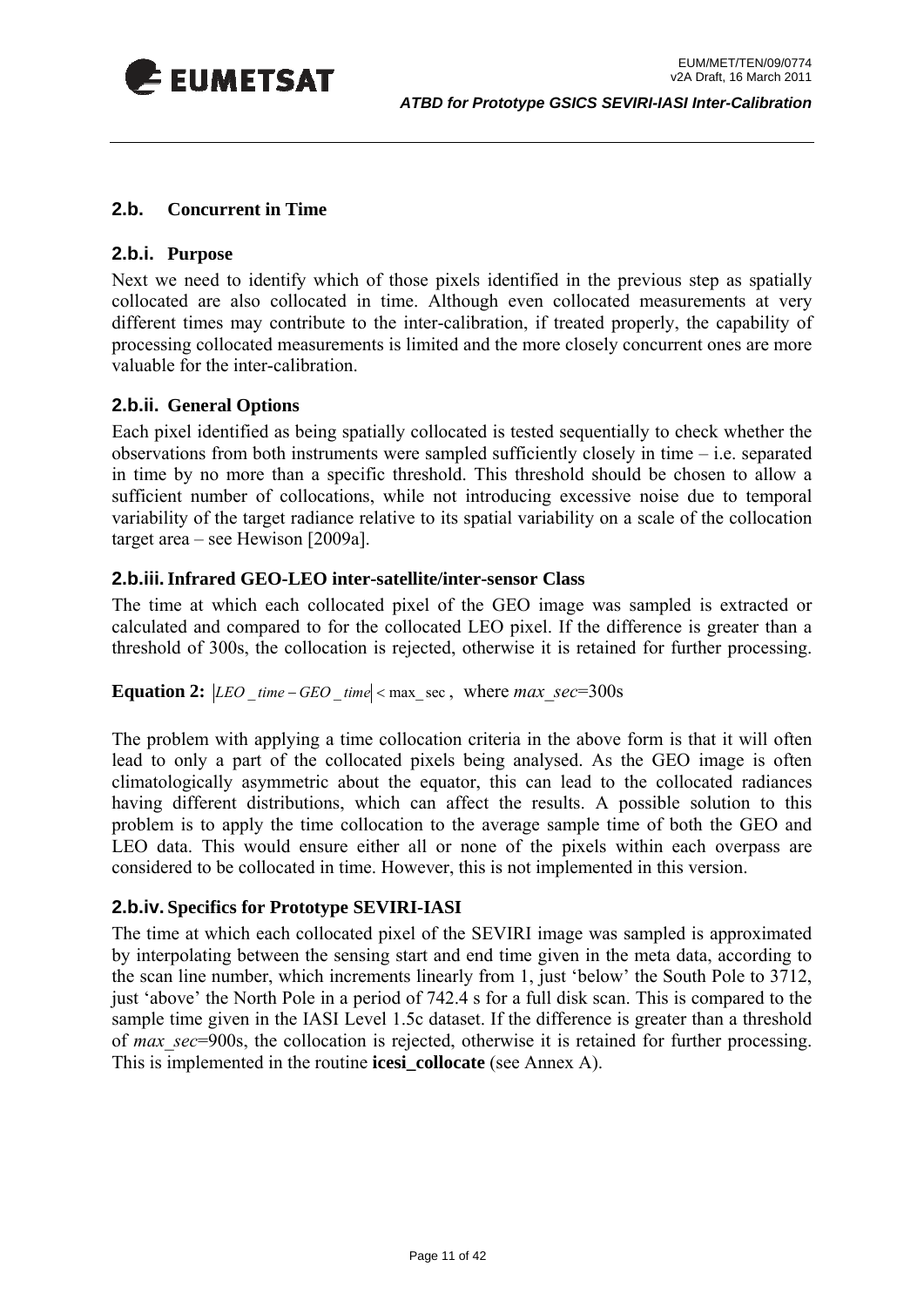<span id="page-11-0"></span>

#### <span id="page-11-1"></span>**2.c. Alignment in Viewing Geometry**

#### **2.c.i. Purpose**

The next step is to ensure the selected collocated pixels have been observed under comparable conditions. This means they should be aligned such that they view the surface at similar incidence angles (which may include azimuth and polarisation as well as elevation angles) through similar atmospheric paths.

#### **2.c.ii. General Options**

Each pixel identified as being spatially and temporally collocated is tested sequentially to check whether the viewing geometry of the observations from both instruments was sufficiently close. The criterion for zenith angle is defined in terms of atmospheric path length, according to the difference in the secant of the observations' zenith angles and the difference in azimuth angles. If these are less than pre-determined thresholds the collocated pixels can be considered to be aligned in viewing geometry and included in further analysis. Otherwise they are rejected.

#### **2.c.iii. Infrared GEO-LEO inter-satellite/inter-sensor Class**

The geometric alignment of thermal infrared channels depends only on the zenith angle and not azimuth or polarisation.

**Equation 3:** 
$$
\left| \frac{\cos(geo\_zen)}{\cos(leo\_zen)} - 1 \right| < \max\_zen
$$

The threshold value for *max\_zen* can be quite large for window channels (e.g., 0.05 for 10.8 μm channel) but must be rather small for more absorptive channels (e.g., <0.02 for 13.4 μm channel). However, unless there are particular needs to increase the sample size for window channels, a common threshold value of *max zen*=0.01 is recommended for all channels. This results in collocations being distributed approximately symmetrically about the equator mapping out a characteristic *slanted hourglass* pattern.

Another aspect of viewing geometry alignment is azimuth angle. Similar zenith angle assures similar path length; additional requirement of similar azimuth angle assures similar line-ofsight. Line-of-sight alignment is relevant for IR spectrum in certain cases. For infrared window channels, land surface emission during daytime may be anisotropic [Minnis *et al.* 2004]. For shortwave IR band (e.g., 4 μm), azimuth angle alignment is required during daytime when solar radiation is considerable. It is, therefore recommended that intercalibration over land and in this band are limited to night-time only cases – at the expense of limiting the dynamic range of the results.

#### **2.c.iv. Specifics for Prototype SEVIRI-IASI**

Implemented as above, using *max\_zen*=0.01, in the routine **icesi** collocate (see Annex A).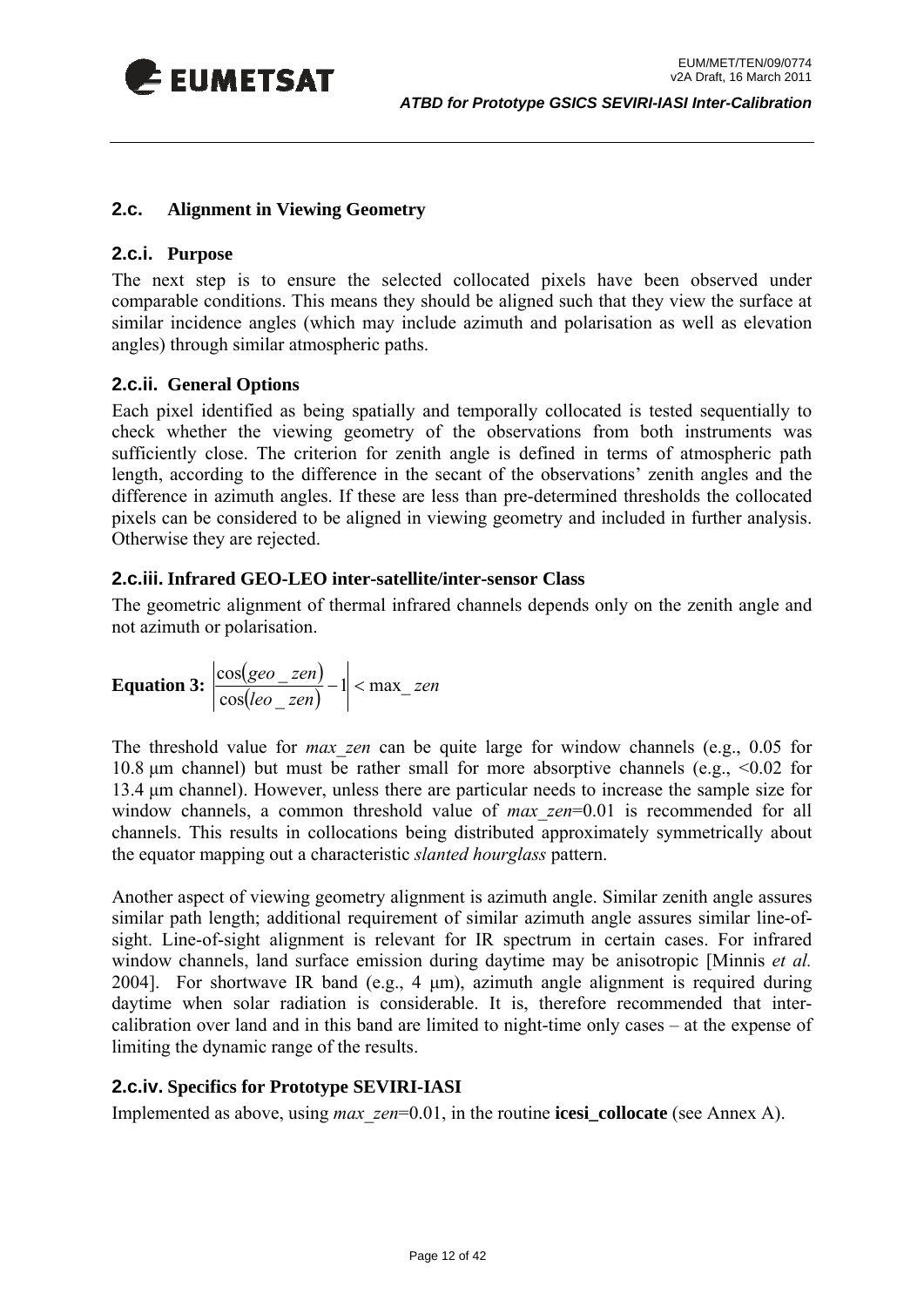<span id="page-12-0"></span>

#### **2.d. Pre-Select Channels**

#### **2.d.i. Purpose**

Only broadly comparable channels from both instruments are selected to reduce data volume.

#### **2.d.ii. General Options**

This selection is based on pre-determined criteria for each instrument pair.

#### **2.d.iii.Infrared GEO-LEO inter-satellite/inter-sensor Class**

Only the channels of the GEO and LEO sensors are selected in the thermal infrared range of 3-15µm.

#### **2.d.iv. Specifics for Prototype SEVIRI-IASI**

Select SEVIRI's infrared channels: 3.9, 6.2, 7.3, 8.7, 9.7, 10.8, 12.0, 13.4 μm. Select all channels for IASI. This selection is implemented in the U-MARF standing orders, as shown in Annex A.



*Figure 5: Example radiance spectra measured by IASI (blue), expressed in brightness temperature (K) and Spectral Response Functions of SEVIRI channels 3-11 from right to left (red/green).*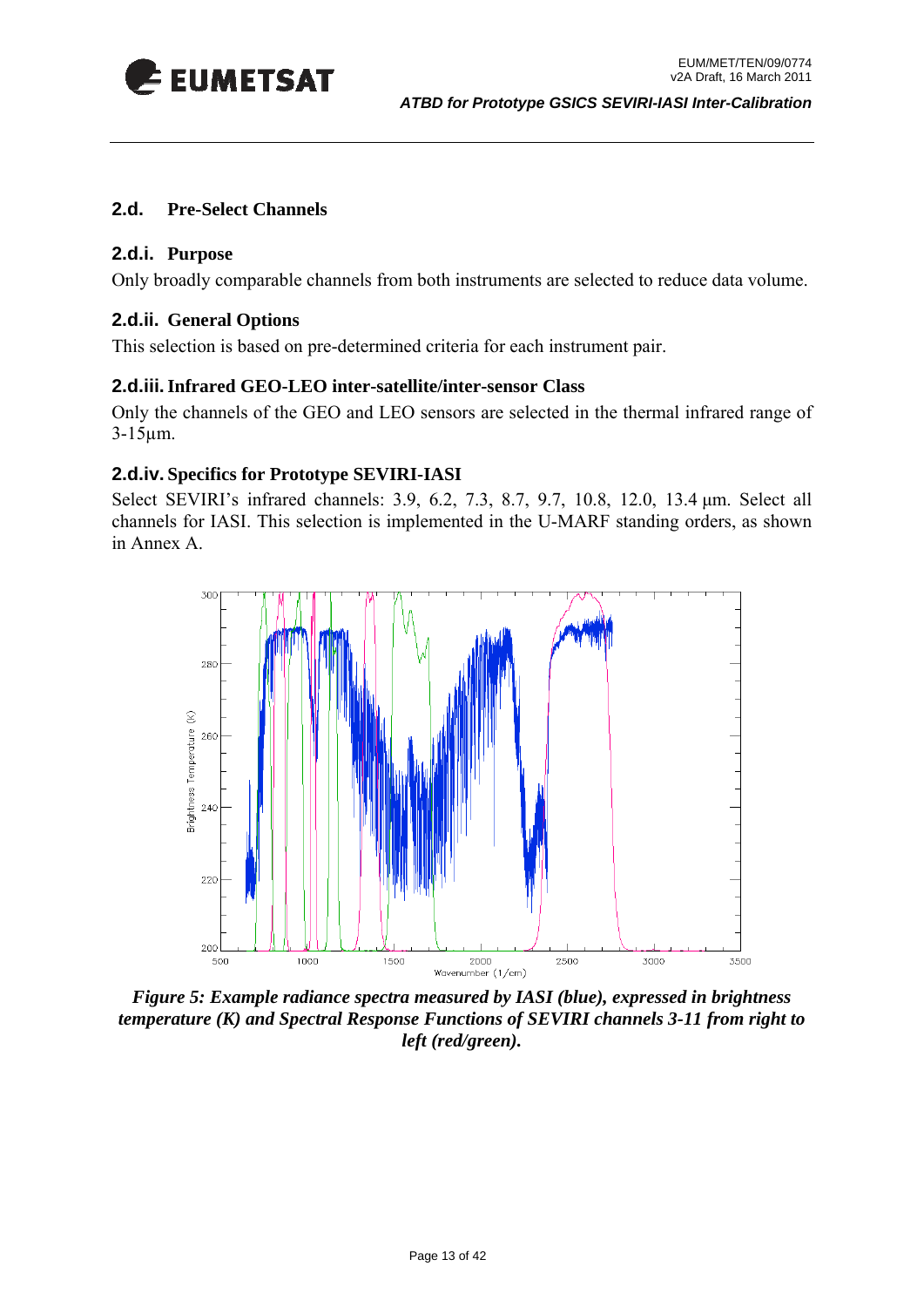<span id="page-13-0"></span>

#### **2.e. Plot Collocation Map**

#### **2.e.i. Purpose**

When interpreting the inter-calibration results it is often helpful to visualise the distribution of the source data used in the comparison.

#### **2.e.ii. General Options**

This can be achieved by producing a map showing the distribution of collocation targets.

#### **2.e.iii. Infrared GEO-LEO inter-satellite/inter-sensor Class**

The map is produced showing all the GEO-LEO pixels meeting the collocation criteria every day. These points are overlaid on a background image from an infrared window channel of the GEO instrument. This allows the distribution of cloud to be visualised and considered in the interpretation of the results.

#### **2.e.iv. Specifics for Prototype SEVIRI-IASI**

An image is produced of the IR10.8 channel radiance over the GEO FoR on a fixed radiance scale running from 80 mW/m2/st/cm-1 (white) to 140 mW/m2/st/cm-1 (black). The position of the centre of all IASI iFoVs is over-plotted on this image in grey and those pixels meeting the collocation criteria are over-plotted in red, as shown in [Figure 6.](#page-13-1)



<span id="page-13-1"></span>*Figure 6: Example collocation map, follow inset legend.*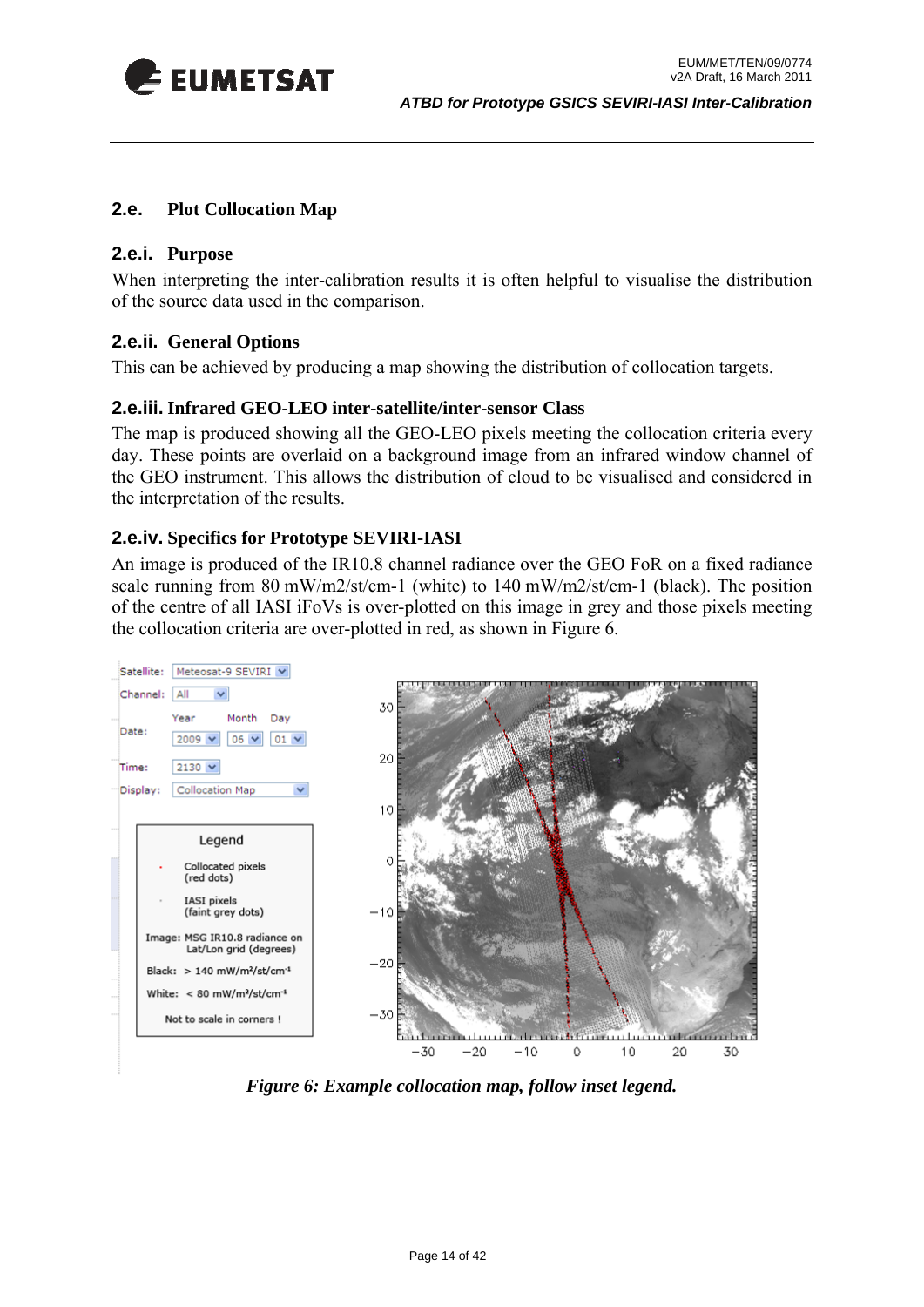<span id="page-14-0"></span>

#### 3. **TRANSFORM DATA**

In this step, collocated data are transformed to allow their direct comparison. This includes modifying the spectral, temporal and spatial characteristics of the observations, which requires knowledge of the instruments' characteristics. The outputs of this step are the best estimates of the channel radiances, together with estimates of their uncertainty.



*Figure 7: Step 3 of Generic Data Flow, showing inputs and outputs*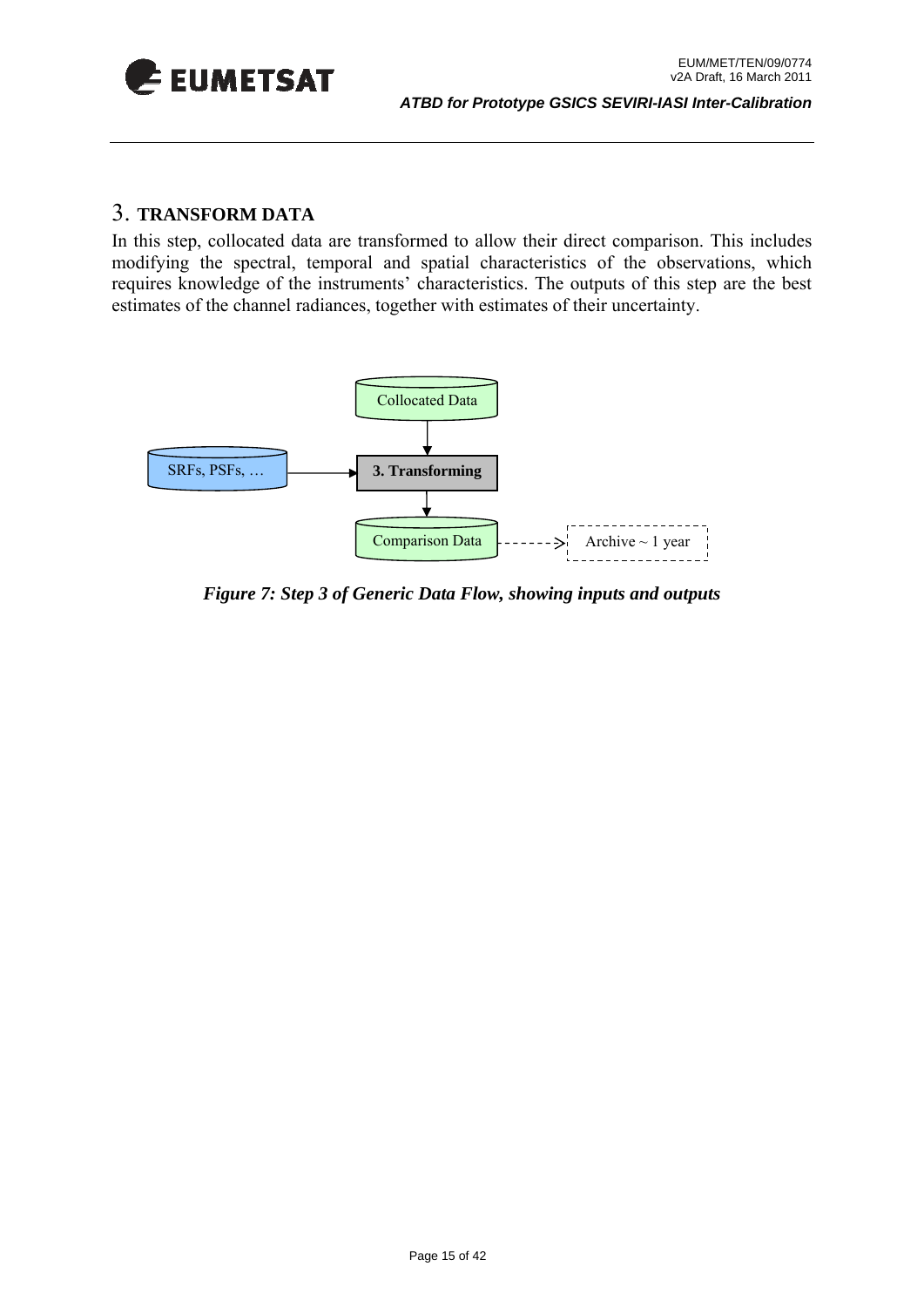<span id="page-15-0"></span>

#### **3.a. Convert Radiances**

#### **3.a.i. Purpose**

Convert observations from both instruments to a common definition of radiance to allow direct comparison.

#### **3.a.ii. General Options**

The instruments' observations are converted from Level 1.5/1b/1c data to radiances, using pre-defined, published algorithms specific for each instrument.

#### **3.a.iii. Infrared GEO-LEO inter-satellite/inter-sensor Class**

Perform comparison in radiance units:  $mW/m^2$ /st/cm<sup>-1</sup>.

#### **3.a.iv. Specifics for Prototype SEVIRI-IASI**

The Meteosat radiance definition applicable to each level 1.5 dataset, described by EUMETSAT [2010], is used, accounting for the instrument's Spectral Response Functions [EUMETSAT, 2006].

IASI data are converted to radiances using the published algorithm [EUMETSAT, 2008a].

The routines **read\_msg\_nc** and **read\_iasi\_nc** read the NetCDF format data.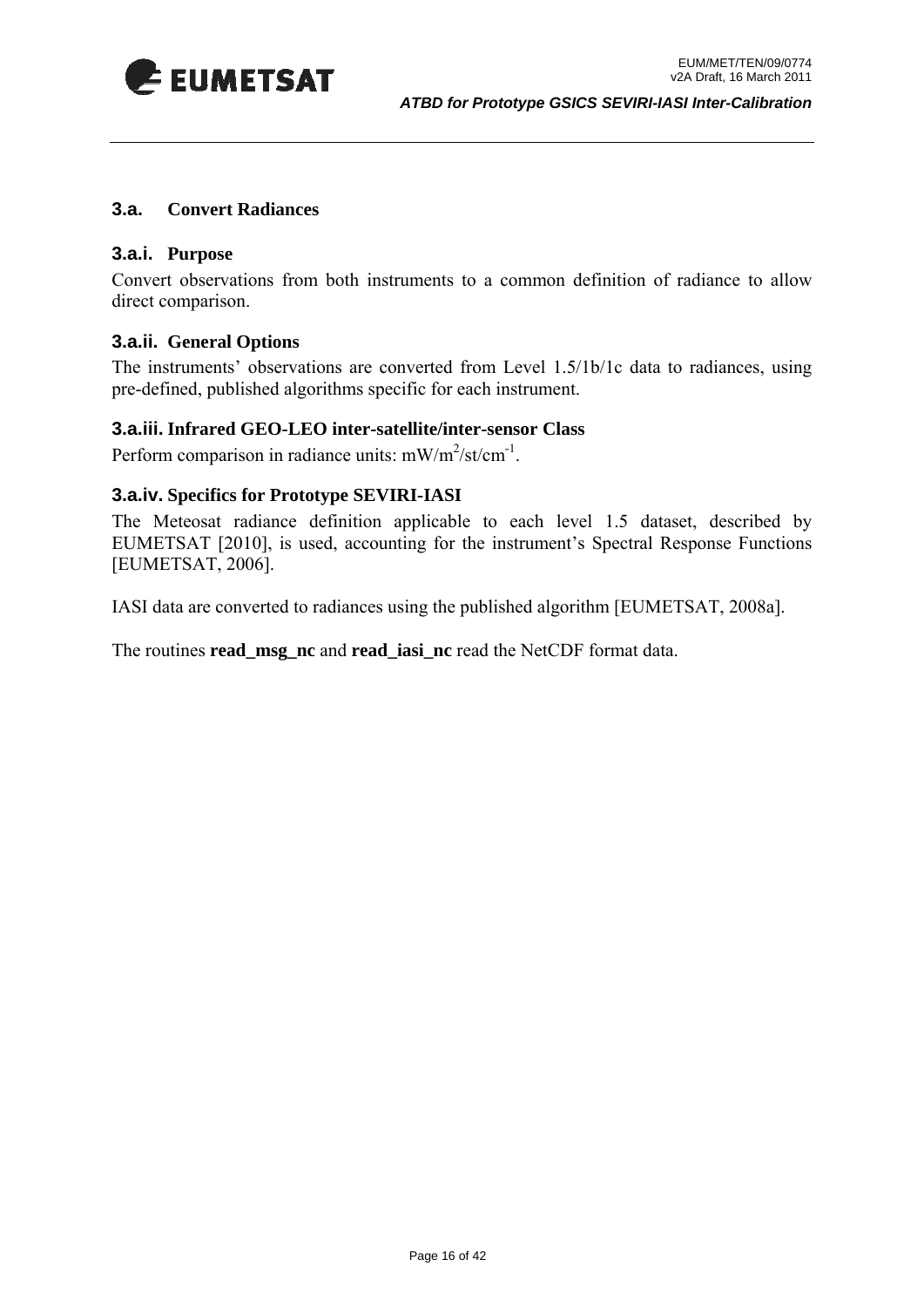<span id="page-16-0"></span>

#### **3.b. Spectral Matching**

#### **3.b.i. Purpose**

Firstly, we must identify which channel sets provide sufficient common information to allow meaningful inter-calibration. These are then transformed into comparable pseudo channels, accounting for the deficiencies in channel matches.

#### **3.b.ii. General Options**

The Spectral Response Functions (SRFs) must be defined for all channels. The observations of channels identified as comparable are then co-averaged using pre-determined weightings to give *pseudo channel* radiances. A Radiative Transfer Model can be used to account for any differences in the pseudo channels' characteristics. The uncertainty due to spectral mismatches is then estimated for each channel.

#### **3.b.iii.Infrared GEO-LEO inter-satellite/inter-sensor Class**

For hyper-spectral instruments, all SRFs are first transformed to a common spectral grid. The LEO hyperspectral channels are then convolved with the GEO channels' SRFs to create synthetic radiances in pseudo-channels, accounting for the spectral sampling and stability in an error budget.

**Equation 4:** 
$$
R_{GEO} = \frac{\int_{V} R_{V} \Phi_{V} dV}{\int_{V} \Phi_{V} dV}
$$

where  $R_{GEO}$  is the simulated GEO radiance,  $R_v$  is LEO radiance at wave number  $v$ , and  $\Phi_v$  is GEO spectral response at wave number ν.

In general LEO hyperspectral sounders do not provide complete spectral coverage of the GEO channels either by design (e.g. gaps between detector bands), or by subsequent hardware failure (e.g. broken or noisy channels). The radiances in these *gap channels* shall be accounted by one of the following techniques:

The simplest option is simply to ignore the contribution from the *gap channels.* This will obviously introduce a bias in the resulting radiances, depending on the specific channels under consideration.

#### **3.b.iv. Specifics for Prototype SEVIRI-IASI**

Analysis [Hewison, 2008b] has shown that the contribution of the IR3.9 channel radiance not covered by IASI is small enough  $(\sim 0.17 \text{ K})$  to be ignored in the prototype code, which is implemented in the **icesi\_convolve** routine (see Annex A).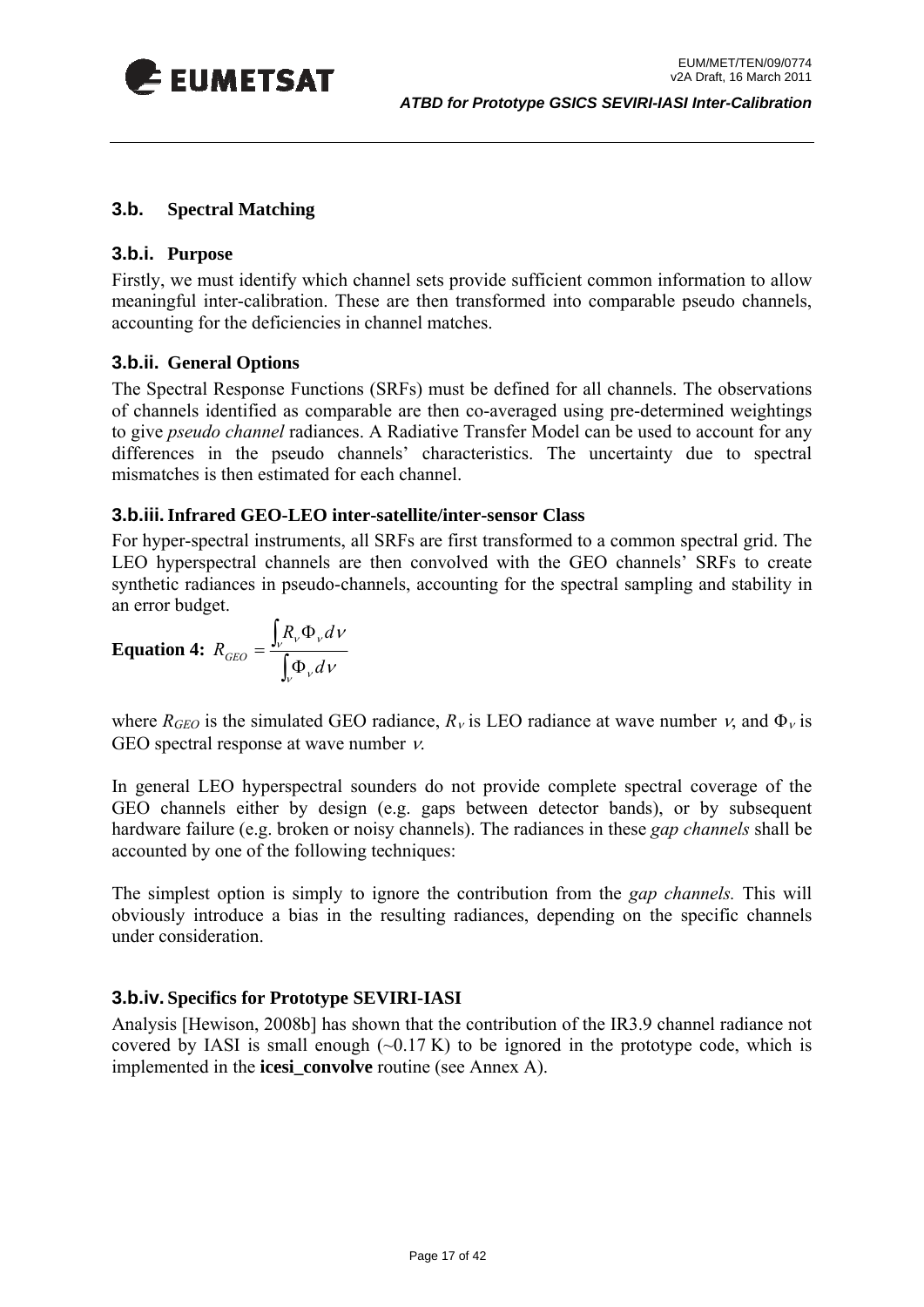<span id="page-17-0"></span>

#### <span id="page-17-1"></span>**3.c. Spatial Matching**

#### **3.c.i. Purpose**

The observations from each instrument are transformed to comparable spatial scales. This involves averaging all the pixels identified in [2](#page-9-1) as being within the *target* and *environment*  areas*.* The uncertainty due to spatial variability is estimated.

#### **3.c.ii. General Options**

The Point Spread Functions (PSFs) of each instrument are identified. The *target area* and *environment* around it were specified in [2](#page-9-1). Now the pixels within these areas are identified and their radiances are averaged and their variance calculated to estimate the uncertainty on the average due to spatial variability, accounting for any over-sampling.

#### **3.c.iii. Infrared GEO-LEO inter-satellite/inter-sensor Class**

The *target area* is defined as the nominal LEO FoV at nadir. The GEO pixels within target area are averaged using a uniform weighting and their variance calculated. The *environment* is defined by the GEO pixels within 3x radius of the target area from the centre of each LEO FoV.

#### **3.c.iv. Specifics for Prototype SEVIRI-IASI**

The IASI iFoV is defined as a circle of 12km diameter at nadir. The SEVIRI FoV is defined nominally as square pixels with lengths of 3km at SSP. These are assumed to be constant across collocation domain. The *target area* is defined by arrays of 5x5 SEVIRI pixels closest to centre of each IASI iFoV, as shown in [Figure 9.](#page-17-2) This is somewhat larger than the size of the IASI iFoV at nadir, but smaller at the extremes of its scan. The *environment* is not defined, as it is not used in further analysis.

SEVIRI and IASI pixels are selected that fall within the same bin of a 2-D histograms with 0.125° lat/lon grid, covering ±35° lat/lon. This is implemented in the routine **icesi\_collocate**  (see Annex A) simultaneously with the collocation component (1b).



<span id="page-17-2"></span>*Figure 8: Definition of* **Target Area** *as 5x5 SEVIRI pixels to spatially match an IASI iFoV.*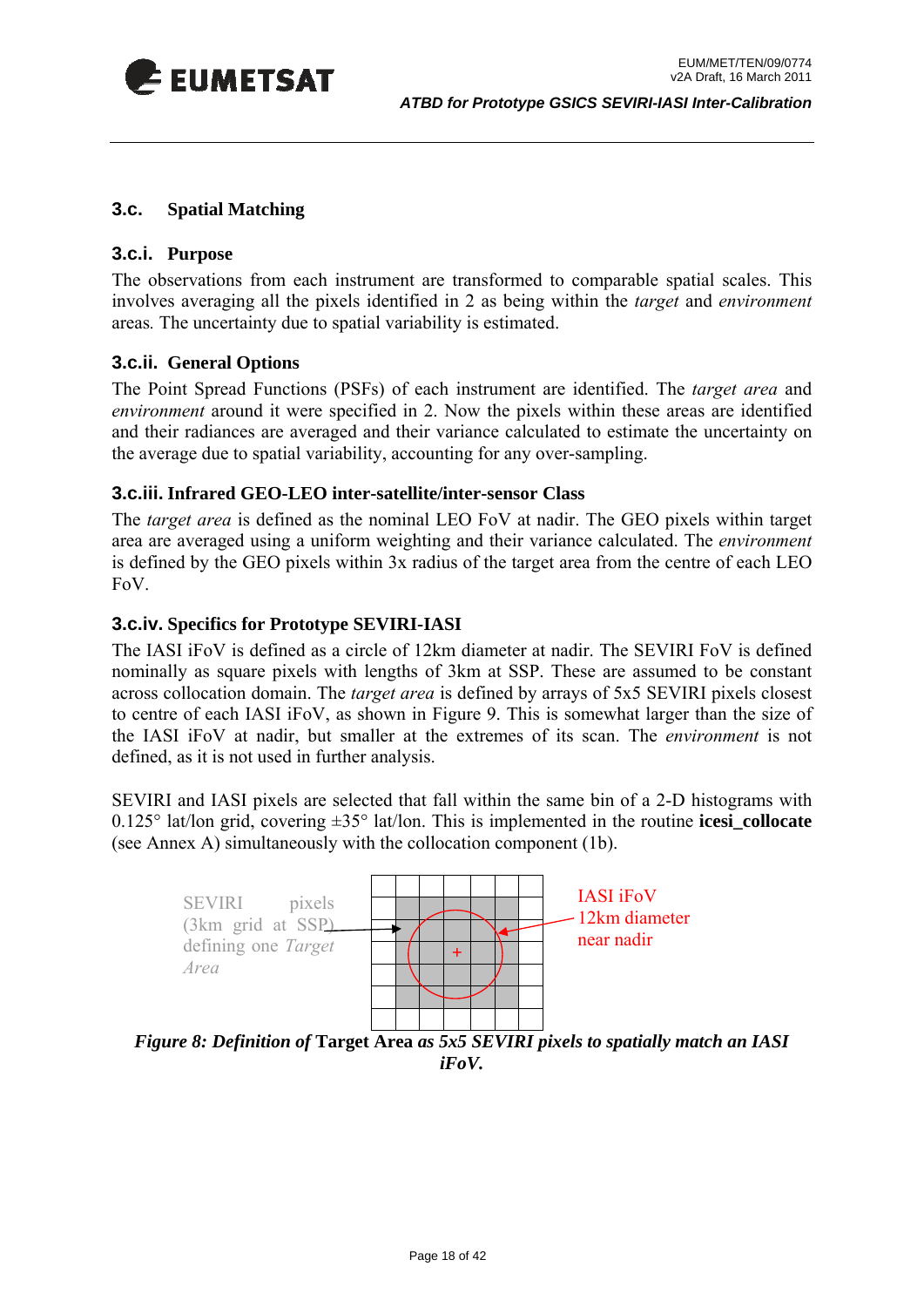<span id="page-18-0"></span>

#### **3.d. Viewing Geometry Matching**

#### **3.d.i. Purpose**

Despite the collocation criteria described in [2.c](#page-11-1), each instrument can measure radiance from the collocation targets in slightly different viewing geometry. It may be possible to account for small differences by considering simplified a radiative transfer model.

#### **3.d.ii. General Options**

Differences in viewing geometry within the collocation criteria described in [2.c](#page-11-1) are assumed to be negligible and ignored in further analysis. Although it may be possible to account for small differences by considering simplified a radiative transfer model this has not been implemented at this time.

#### **3.d.iii.Infrared GEO-LEO inter-satellite/inter-sensor Class**

Differences in viewing geometry within the collocation criteria described in [2.c](#page-11-1) are assumed to be negligible and ignored in further analysis.

#### **3.d.iv. Specifics for Prototype SEVIRI-IASI**

As above.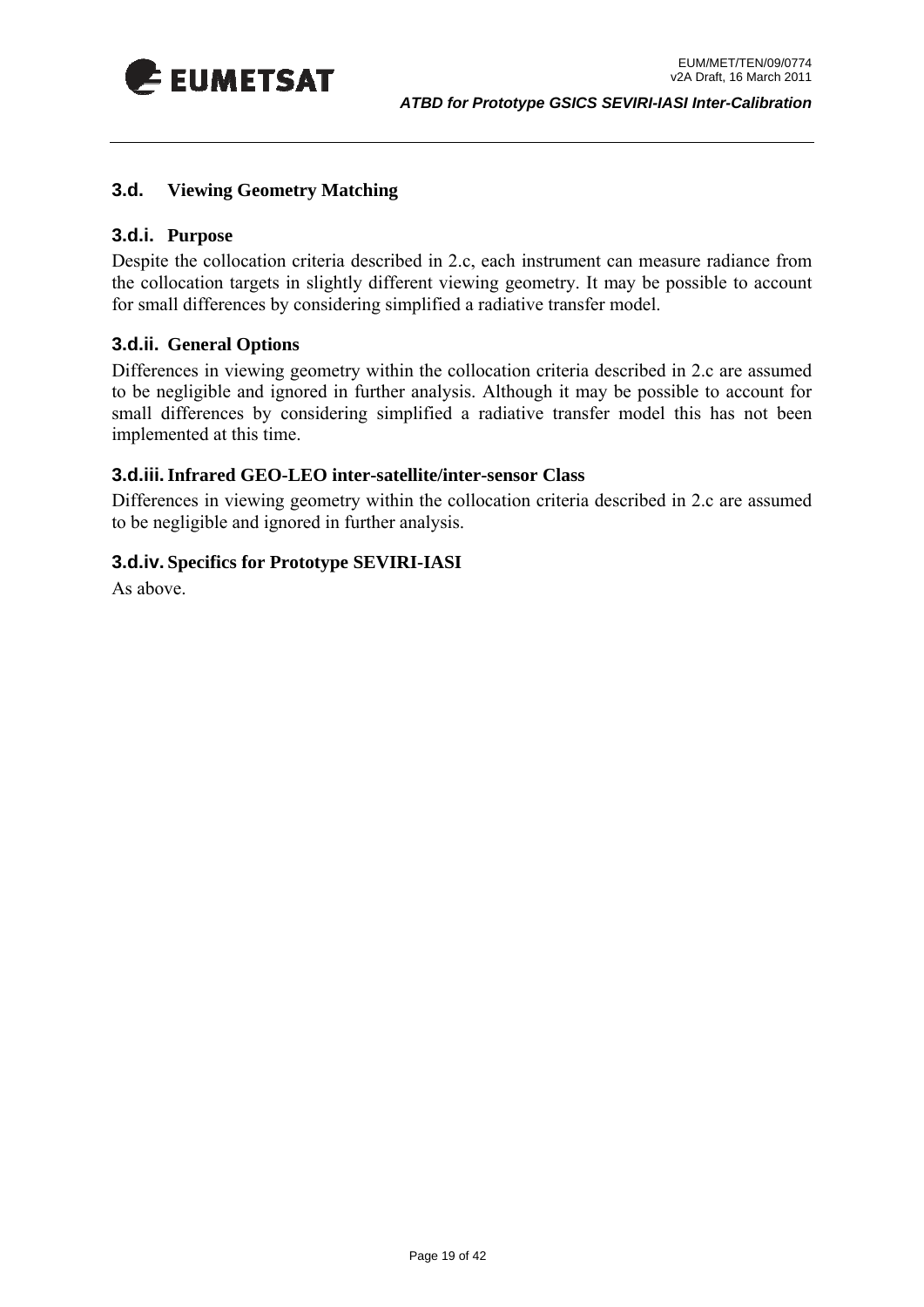<span id="page-19-0"></span>

#### **3.e. Temporal Matching**

#### **3.e.i. Purpose**

Different instruments measure radiance from the collocation targets at different times. The impact of this difference can usually be reduced by careful selection, but not completely eliminated. The timing difference between instruments' observations is established and the uncertainty of the comparison is estimated based on (expected or observed) variability over this timescale.

#### **3.e.ii. General Options**

Each instrument's sample timings are identified.

#### **3.e.iii. Infrared GEO-LEO inter-satellite/inter-sensor Class**

Only the GEO image closest to the LEO equator crossing time is selected. The time difference between the collocated GEO and LEO observations is neglected and the collocation targets are assumed to be sampled simultaneous, contributing no additional uncertainty to the comparison.

#### **3.e.iv. Specifics for Prototype SEVIRI-IASI**

As above.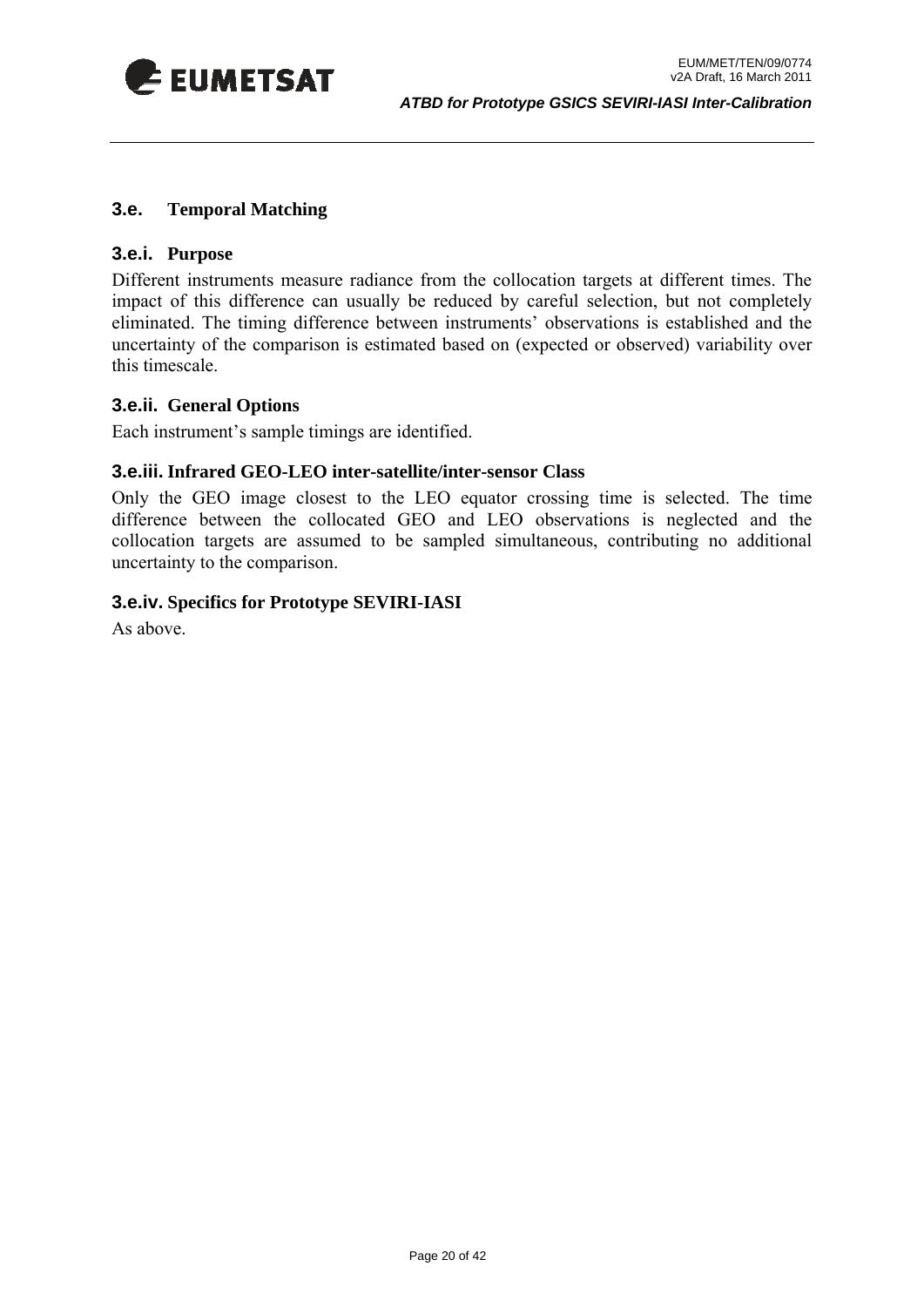<span id="page-20-0"></span>

#### 4. **FILTERING**

The collocated and transformed data will be archived for analysis. Before that, the GSICS inter-calibration algorithm reserves the opportunity to remove certain data that should not be analyzed (quality control), and to add auxiliary data that will add further analysis. For example, it may be useful to incorporate land/sea/ice masks and/or cloud flags to better classify the results.



*Figure 9: Step 4 of Generic Data Flow, showing inputs and outputs.*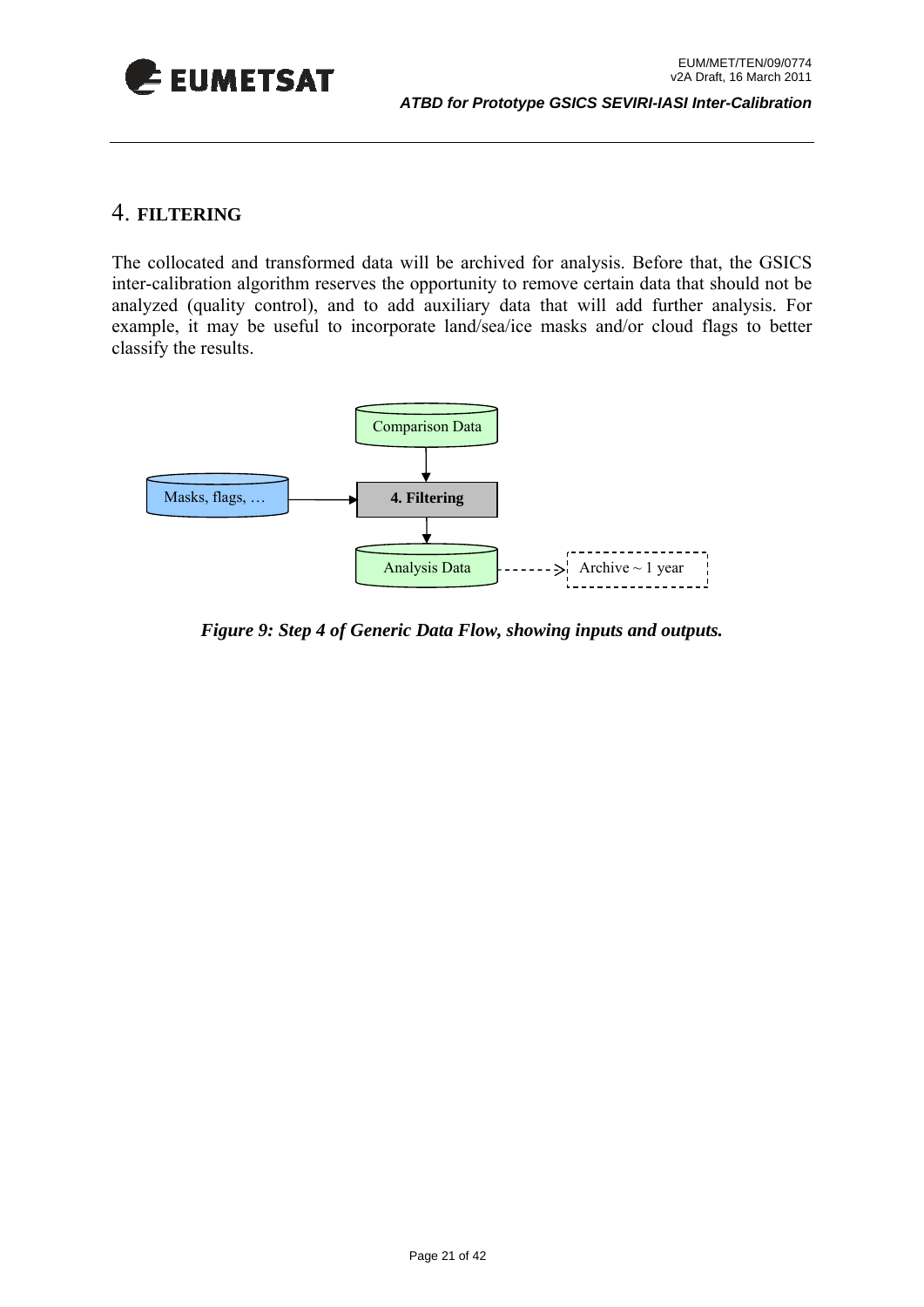<span id="page-21-0"></span>

#### **4.a. Uniformity Test**

#### **4.a.i. Purpose**

Knowledge of scene uniformity is critical in reducing and evaluating inter-calibration uncertainty. To reduce uncertainty in the comparison due to spatial/temporal mismatches, the collocation dataset may be filtered so only observations in homogenous scenes are compared.

#### **4.a.ii. General Options**

The approach adopted in this version is not to reject collocations based on a threshold of scene variability, but to use scene variances as weightings in the regression of collocated radiances. Comparatively, the threshold option has the theoretical disadvantage of subjectivity but practical advantage of substantially reducing the amount of data to be archived. Recent analysis [Tobin, personal communication, 2009] also indicates that the threshold option is always suboptimal compared to the weight option.

#### **4.a.iii. Infrared GEO-LEO inter-satellite/inter-sensor Class**

The variance of the radiances of all the GEO pixels within each LEO FoV is calculated in [3.c.](#page-17-1)

#### **4.a.iv. Specifics for Prototype SEVIRI-IASI**

An option is included to reject any targets where the standard deviation of the scene radiance is >5% of the standard radiance (see 4b). This is implemented as an option (**filter=2**) in the routine **icesi\_analyse** (see Annex A).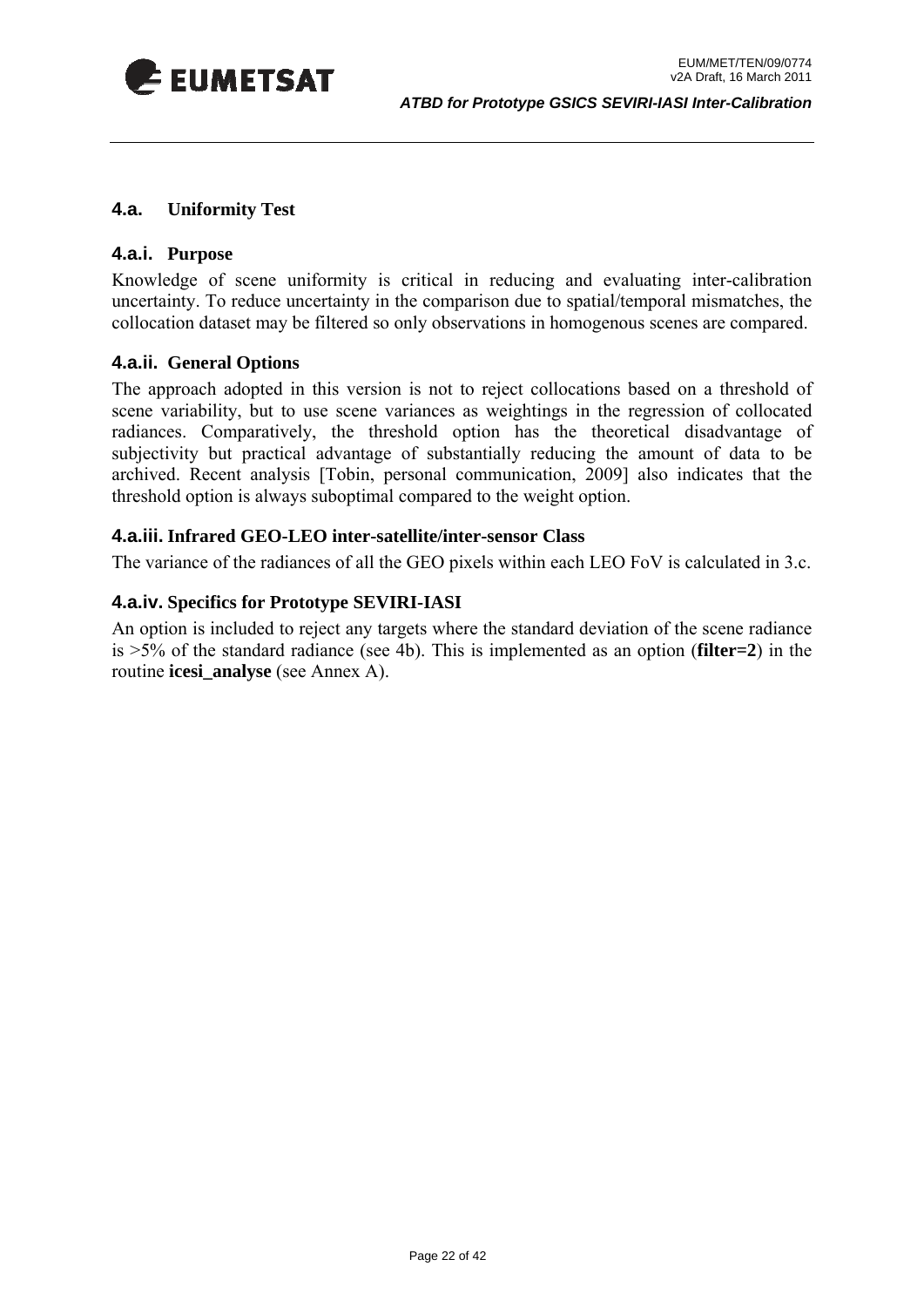<span id="page-22-0"></span>

#### **4.b. Outlier Rejection**

#### **4.b.i. Purpose**

To prevent anomalous observations having undue influence on the results, 'outliers' may be identified and rejected on a statistical basis. Small number of anomalous pixels in the environment, even concentrated, may not fail the uniformity test. However, if they appear only in one sensor's field of view but not the other, it can cause unwanted bias in a single comparison.

#### **4.b.ii. General Options**

The simplest implementation is to include the outliers in the further analysis. Since the anomaly has equal chance to appear in either sensor's field of view, comparison of large number of samples remains unbiased but has increased noise. This is the recommended approach.

#### **4.b.iii.Infrared GEO-LEO inter-satellite/inter-sensor Class**

All inter-calibration targets are included in further analysis, regardless of whether they are outliers with respect to their environment.

#### **4.b.iv. Specifics for Prototype SEVIRI-IASI**

No outlier rejection implemented, as recommended above.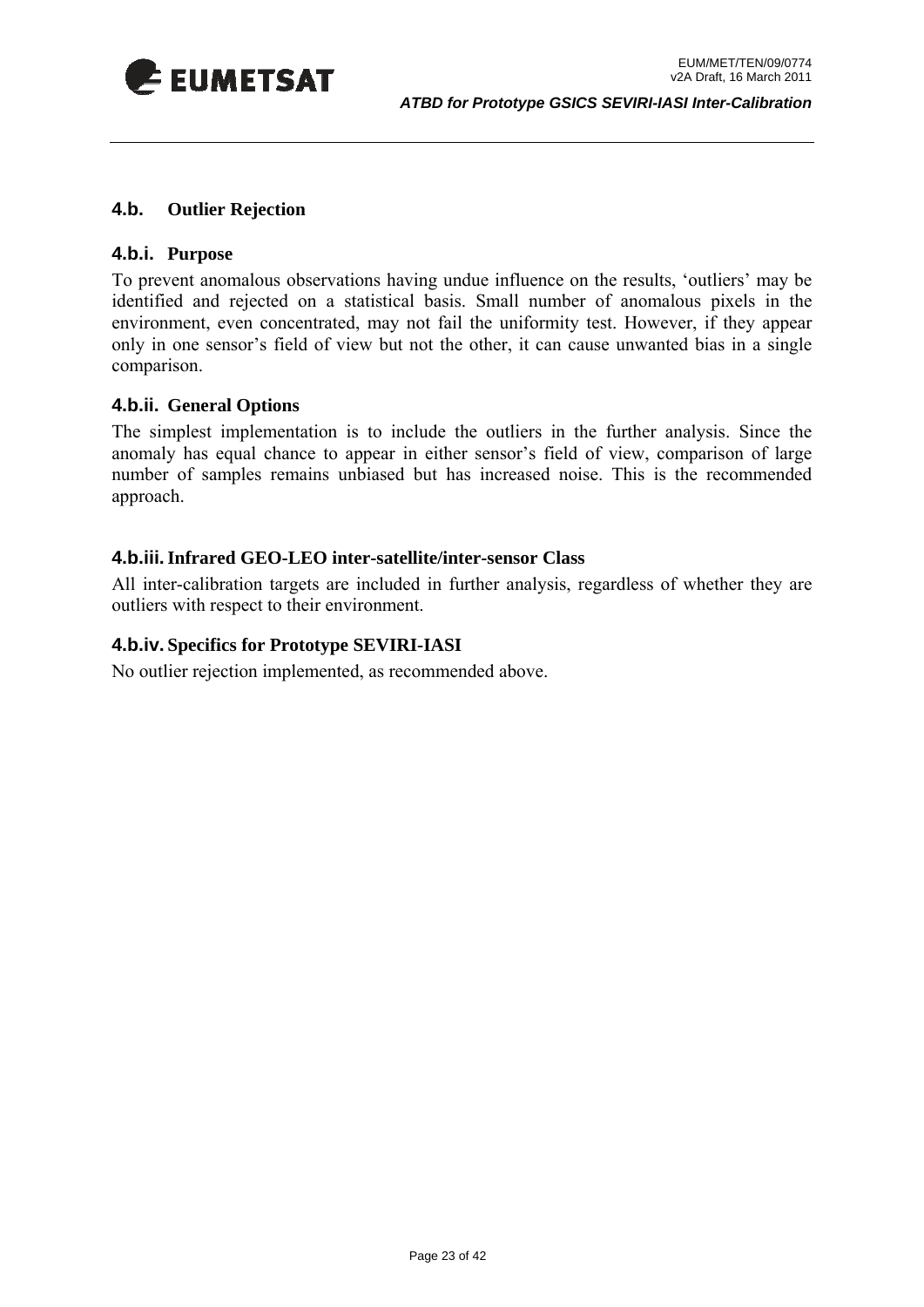<span id="page-23-0"></span>

#### **4.c. Auxiliary Datasets**

#### **4.c.i. Purpose**

It may be useful to incorporate land/sea/ice masks and/or cloud flags to allow analysis of statistics in terms of other geophysical variables – e.g. land/sea/ice, cloud cover, etc.

It may also be possible to estimate the spatial variability within the LEO FoV from collocated AVHRR observations from the same LEO satellite.

#### **4.c.ii. General Options**

Not yet implemented.

#### **4.c.iii. Infrared GEO-LEO inter-satellite/inter-sensor Class**

Not yet implemented.

#### **4.c.iv. Specifics for Prototype SEVIRI-IASI**

Not yet implemented.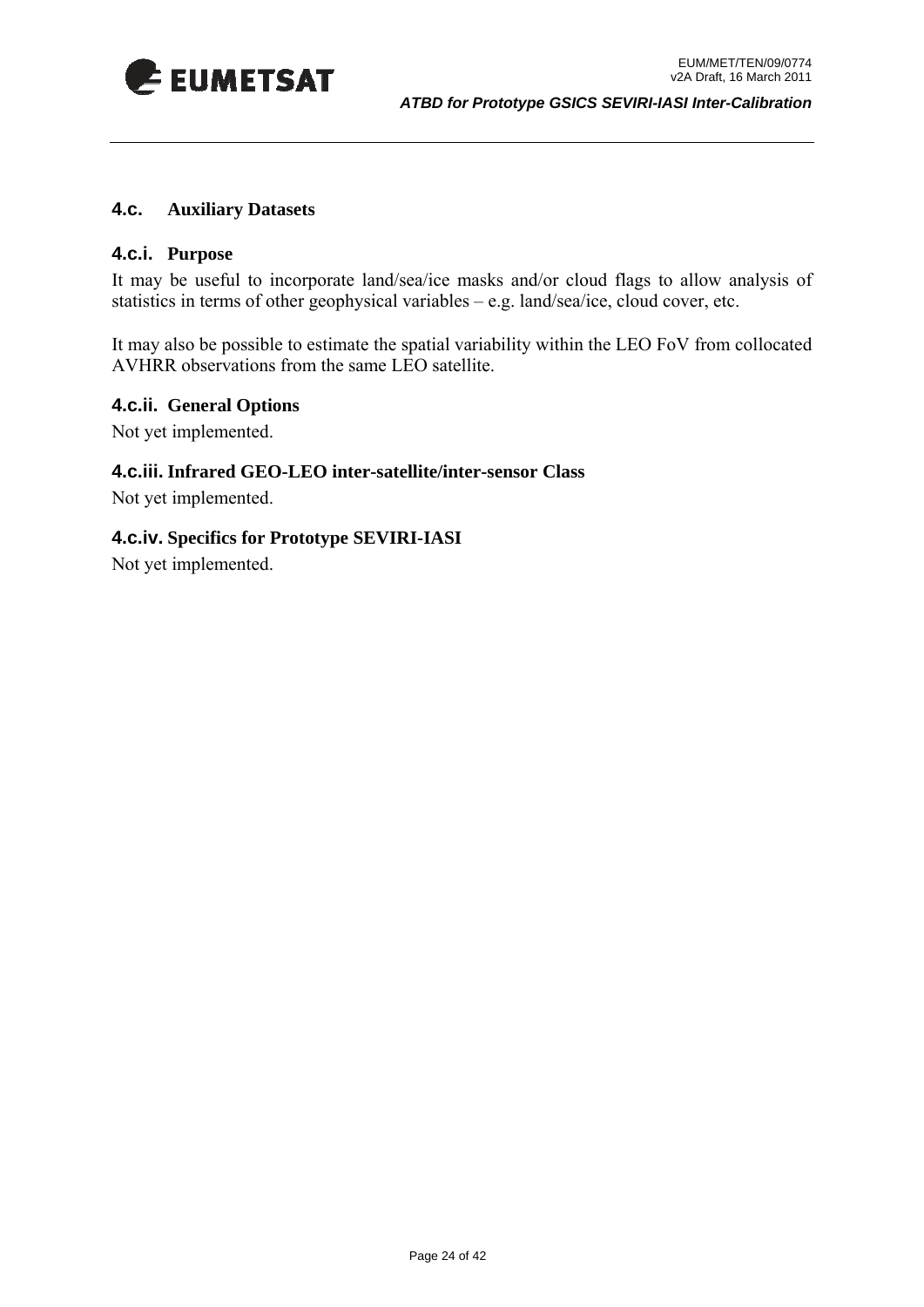<span id="page-24-0"></span>

### 5. **MONITORING**

This step includes the actual comparison of the collocated radiances produced in Steps 1-4, the production of statistics summarising the results to be used in the Correcting step, and reporting any differences in ways meaningful to a range of users.



*Figure 10: Step 5 of Generic Data Flow, showing inputs and outputs.*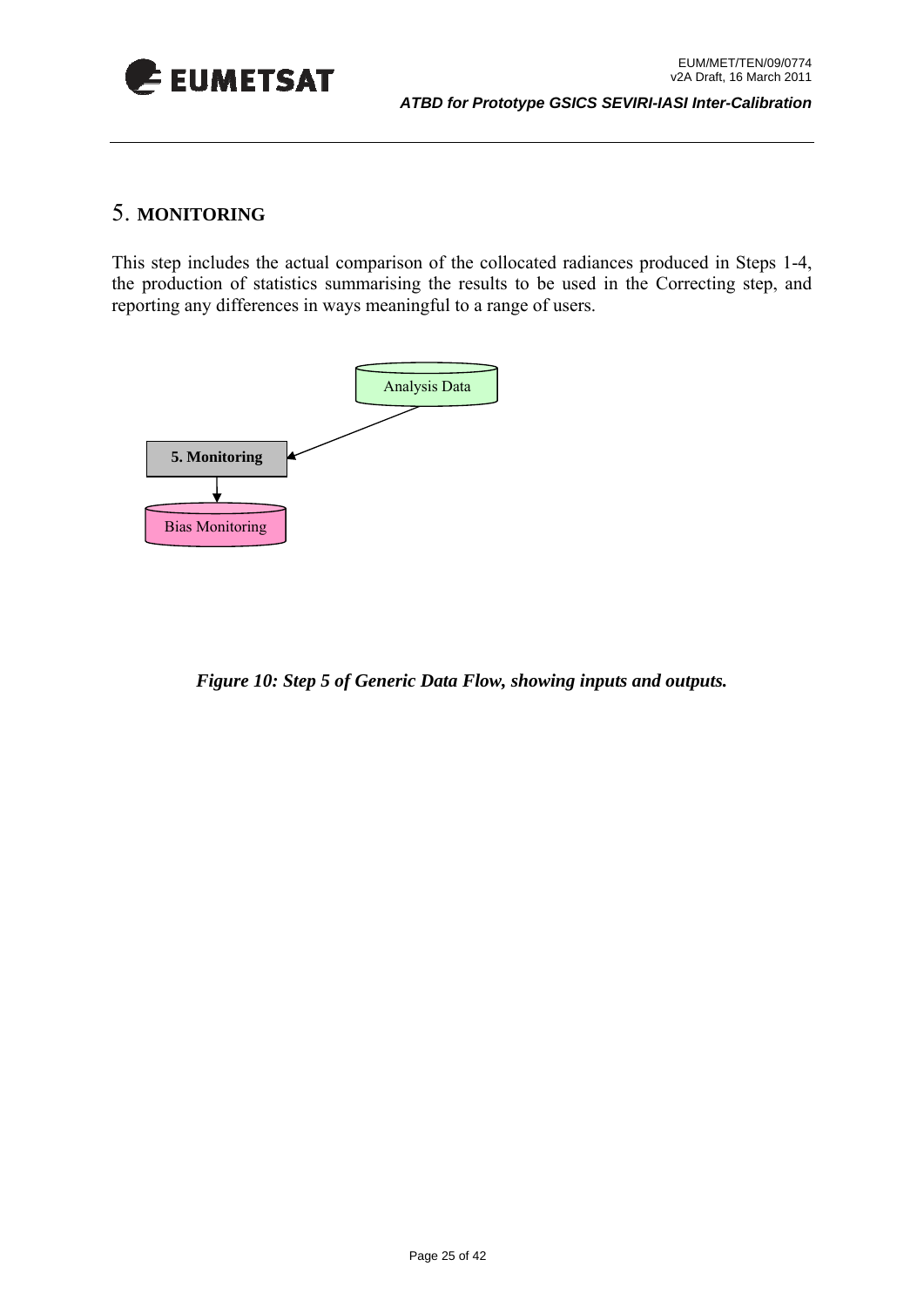<span id="page-25-0"></span>

#### <span id="page-25-1"></span>**5.a. Define Standard Radiances (Offline)**

#### **5.a.i. Purpose**

This component provides standard reference scene radiances at which instruments' intercalibration bias can be directly compared and conveniently expressed in units understandable by the users. Because biases can be scene-dependent, it is necessary to define channelspecific *standard radiances*. More than one standard radiance may be needed for different applications – e.g. clear/cloudy, day/night. This component is carried out offline.

#### **5.a.ii. General Options**

A representative Region of Interest (RoI) is selected and histograms of the observed radiances within RoI are calculated for each channel. Histogram peaks are identified corresponding to clear/cloudy scenes to define standard radiances. These are determined *a priori* from representative sets of observations.

#### **5.a.iii. Infrared GEO-LEO inter-satellite/inter-sensor Class**

As above, but the FoR is limited to within 30° latitude/longitude of the GEO sub-satellite point and times limited to night-time LEO overpasses.

#### **5.a.iv. Specifics for Prototype SEVIRI-IASI**

The modes of the histograms of each channels' brightness temperature for collocated pixels in 5 K wide bins from 200 to 300 K are used, as follows:

(For bimodal distributions, the mean of the modes is used.)

| Ch (µm)        | $\vert 3.9 \vert$ |  |  | $\begin{bmatrix} 6.2 & 7.3 & 8.7 & 9.7 & 10.8 & 12.0 & 13.4 \end{bmatrix}$ |  |
|----------------|-------------------|--|--|----------------------------------------------------------------------------|--|
| $T_{bstd}$ (K) |                   |  |  | 290   240   260   290   270   290   290   270                              |  |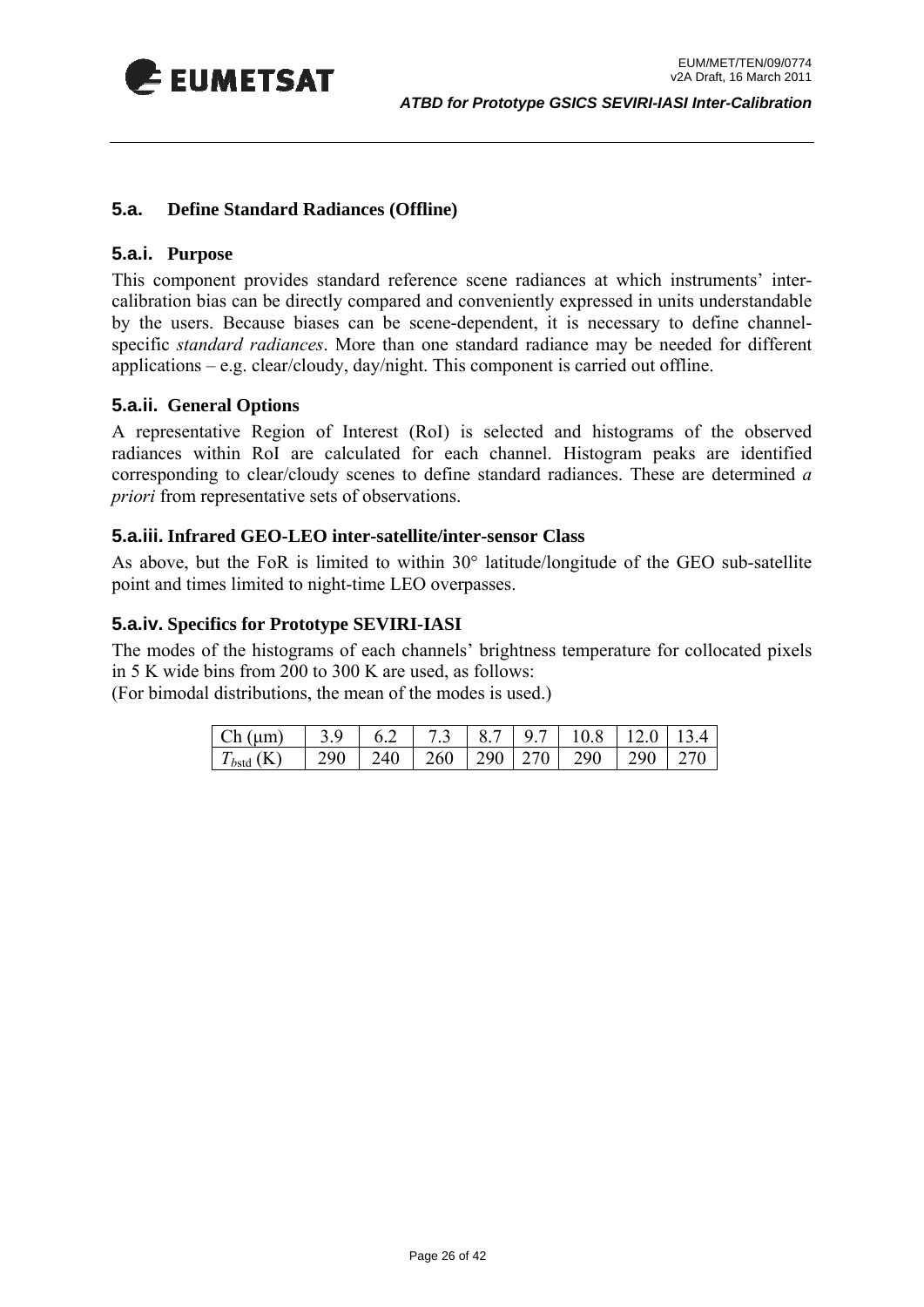<span id="page-26-0"></span>

#### <span id="page-26-2"></span>**5.b. Regression of Most Recent Results**

#### **5.b.i. Purpose**

Regression is used as the basis of the systematic comparison of collocated radiances from two instruments. (This comparison may also be done in counts or brightness temperature.) Regression coefficients shall be made available to users to apply the GSICS Correction to the monitored instrument, re-calibrating its radiances to be consistent with those of the reference instrument. Scatterplots of the regression data should also be produced to allow visualisation of the distribution of radiances.

Regressions also allow us to investigate how biases depend on various geophysical variables and provides statistics of any significant dependences, which can used to refine corrections and allows investigation of the possible causes. Such investigations should be carried out offline and may result in future refinements to the ATBD.

#### <span id="page-26-1"></span>**5.b.ii. General Options**

The recommended approach is to perform a weighted linear regression of collocated radiances. The inverse of the sum of the spatial and temporal variance of the target radiance and the radiometric noise provide an estimated uncertainty on each dependent point, which is used as a weighting. (Including the radiometric noise ensures that very homogeneous targets scenes where all the pixels give the same radiance do not have undue influence on the weighted regression.)

This method produces estimates of regression coefficients describing the slope and offset of the relationship between the two instruments' radiances – together with their uncertainties, expressed as a covariance. The problem of correlation between the uncertainties on each coefficient may be reduced by performing the regression on a transformed dataset – for example, by subtracting the mean or reference radiance from each set.

The observations of the reference instrument, *x*, and monitored instrument, *y*, are fitted to a straight line model of the form:

**Equation 5:**  $\hat{y}(x) = a + bx$ 

We assume an uncertainty  $\sigma_i$  associated with each measurement,  $y_i$ , is known and that the dependent variable, *xi* is also known.

To fit the observed data to the above model, we minimise the chi-square merit function:

**Equation 6:** 
$$
\chi^2(a,b) = \sum_{i=1}^N \left( \frac{y_i - a - bx_i}{\sigma_i} \right)^2
$$

This can be implemented following the method described in Section 15.2 of Numerical Recipes [Press *et al.*, 1996], which is implemented in the *POLY\_FIT* function of IDL, yielding the following estimates of the regression coefficients: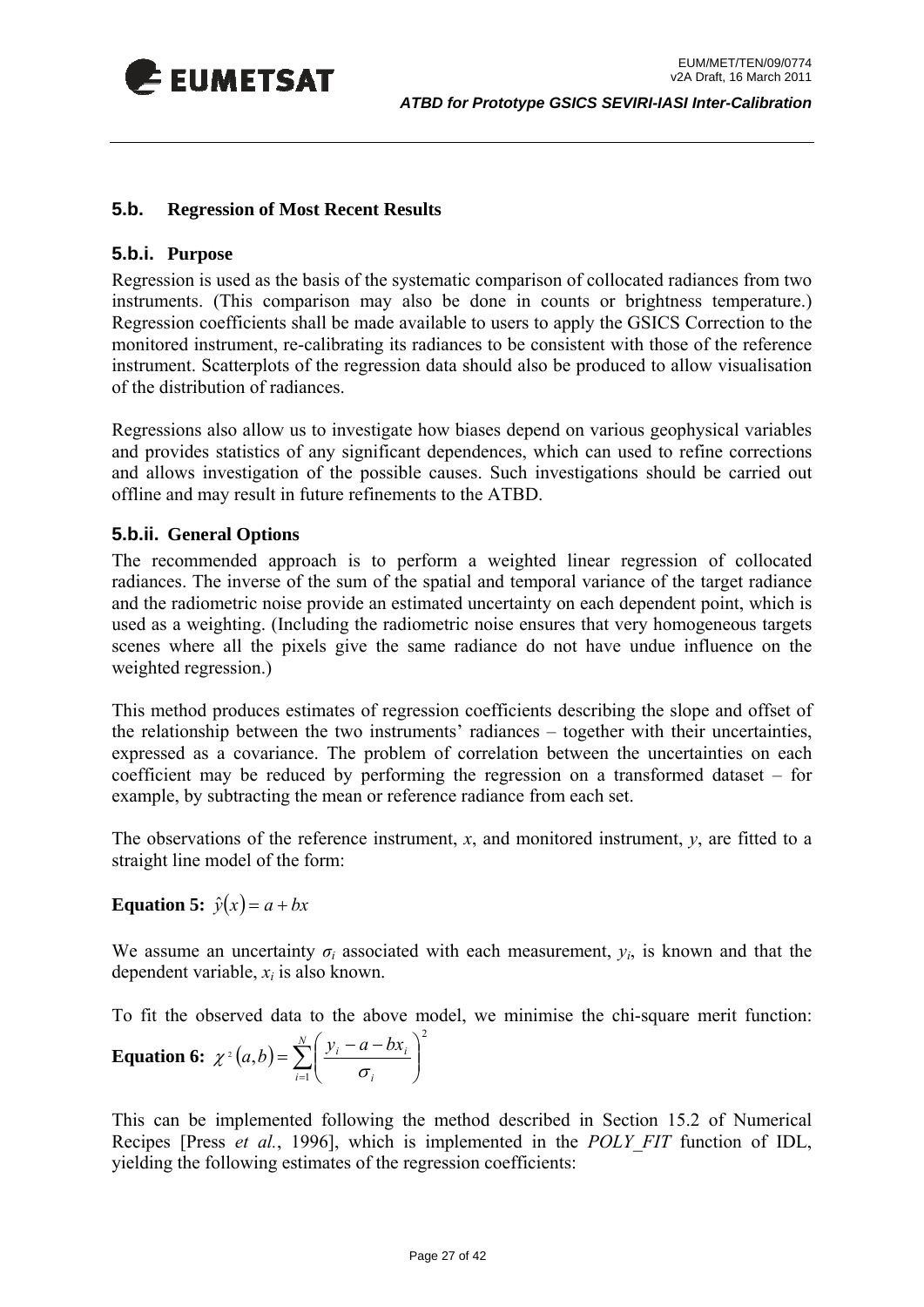

Equation 7: 

\n
$$
a = \frac{\sum_{i=1}^{N} \frac{x_i^2}{\sigma_i^2} \sum_{i=1}^{N} \frac{y_i}{\sigma_i^2} - \sum_{i=1}^{N} \frac{x_i}{\sigma_i^2} \sum_{i=1}^{N} \frac{x_i}{\sigma_i^2}}{\sigma_i^2} - \left(\sum_{i=1}^{N} \frac{x_i}{\sigma_i^2}\right)^2},
$$
\nEquation 8: 

\n
$$
b = \frac{\sum_{i=1}^{N} \frac{1}{\sigma_i^2} \sum_{i=1}^{N} \frac{x_i}{\sigma_i^2} - \sum_{i=1}^{N} \frac{x_i}{\sigma_i^2} \sum_{i=1}^{N} \frac{y_i}{\sigma_i^2}}{\sigma_i^2} - \sum_{i=1}^{N} \frac{x_i}{\sigma_i^2} \sum_{i=1}^{N} \frac{y_i}{\sigma_i^2}},
$$

their uncertainties:

Equation 9: 
$$
\sigma_a^2 = \frac{\sum_{i=1}^N \frac{x_i^2}{\sigma_i^2}}{\sum_{i=1}^N \frac{1}{\sigma_i^2} \sum_{i=1}^N \frac{x_i^2}{\sigma_i^2} - (\sum_{i=1}^N \frac{x_i}{\sigma_i^2})^2}
$$
,  
\nEquation 10:  $\sigma_b^2 = \frac{\sum_{i=1}^N \frac{1}{\sigma_i^2}}{\sum_{i=1}^N \frac{1}{\sigma_i^2} \sum_{i=1}^N \frac{x_i^2}{\sigma_i^2} - (\sum_{i=1}^N \frac{x_i}{\sigma_i^2})^2}$ ,

and their covariance:

**Equation 11:** 
$$
cov(a, b) = \frac{-\sum_{i=1}^{N} \frac{x_i}{\sigma_i^2}}{\sum_{i=1}^{N} \frac{1}{\sigma_i^2} \sum_{i=1}^{N} \frac{x_i^2}{\sigma_i^2} - \left(\sum_{i=1}^{N} \frac{x_i}{\sigma_i^2}\right)^2}
$$
.

 $i=1$   $\sigma_i$ 

 $\overline{c_i}$   $\sigma_i$   $\overline{c_i}$   $\sigma_i$   $\overline{c_i}$   $\sigma$ 

#### **5.b.iii.Infrared GEO-LEO inter-satellite/inter-sensor Class**

⎝

Inter-calibrations are repeated daily using only night-time LEO overpasses. Collocations are weighted by the inverse the sum of the spatial and temporal variance of target radiances and their radiometric noise level in the regression. (The inclusion of the radiometric noise ensures the weights never become infinite due to collocation targets with zero variance.) Scatterplots of the regression data should also be produced to allow visualisation of the distribution of radiances, following the example shown in [Figure 12](#page-28-0).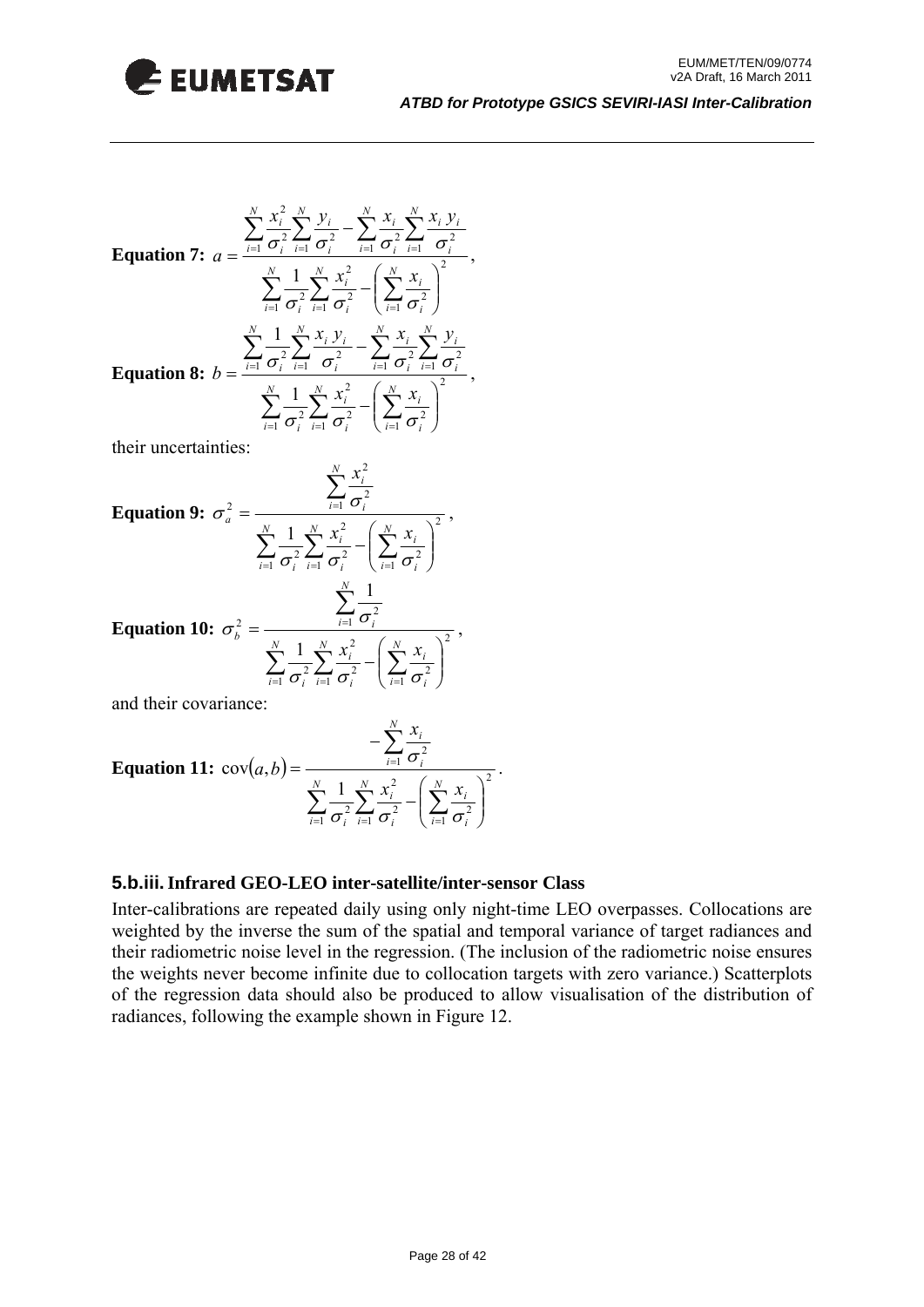



<span id="page-28-0"></span>*Figure 11: Example scatterplot showing regression of collocated radiances, following legend.* 

#### **5.b.iv. Specifics for Prototype SEVIRI-IASI**

Implemented as above. The range of incidence angles was implicitly extended to <40° by changing the FoR constraints. Inter-calibrations are attempted every day (although only  $\sim\frac{1}{2}$ ) of cases contain collocations).

This is implemented in the routine **icesi\_analyse** (see Annex A).

The temporal variance is assumed to be equal to the spatial variance, so its contribution to the weighting is multiplied by  $\sqrt{2}$  and added in quadrature to the radiometric noise. The radiometric noise for IASI is assumed to be negligible when averaged over all channels within the SRF of each SEVIRI channel. The radiometric noise on each pixel for the SEVIRI channels is given by [[EUMETSAT, 2007\]](http://www.eumetsat.int/idcplg?IdcService=GET_FILE&dDocName=pdf_typ_radiomet_acc_msg-1-2&RevisionSelectionMethod=LatestReleased). For example, for "ambient calibrations" at 95 K:

| Channel<br>IR        | 3.9   | 6.2   | 7.3   | 8.7           | 9.7                                               | 10.8  | 12.0  | 13.4  |
|----------------------|-------|-------|-------|---------------|---------------------------------------------------|-------|-------|-------|
| MSG-1<br>Noise [K]   | 0.013 | 0.045 |       |               | $\vert 0.065 \vert 0.070 \vert 0.115 \vert 0.065$ |       | 0.120 | 0.185 |
| $MSG-2$<br>Noise [K] | 0.090 | 0.050 | 0.050 | $0.075$ 0.100 |                                                   | 0.070 | 0.100 | 0.205 |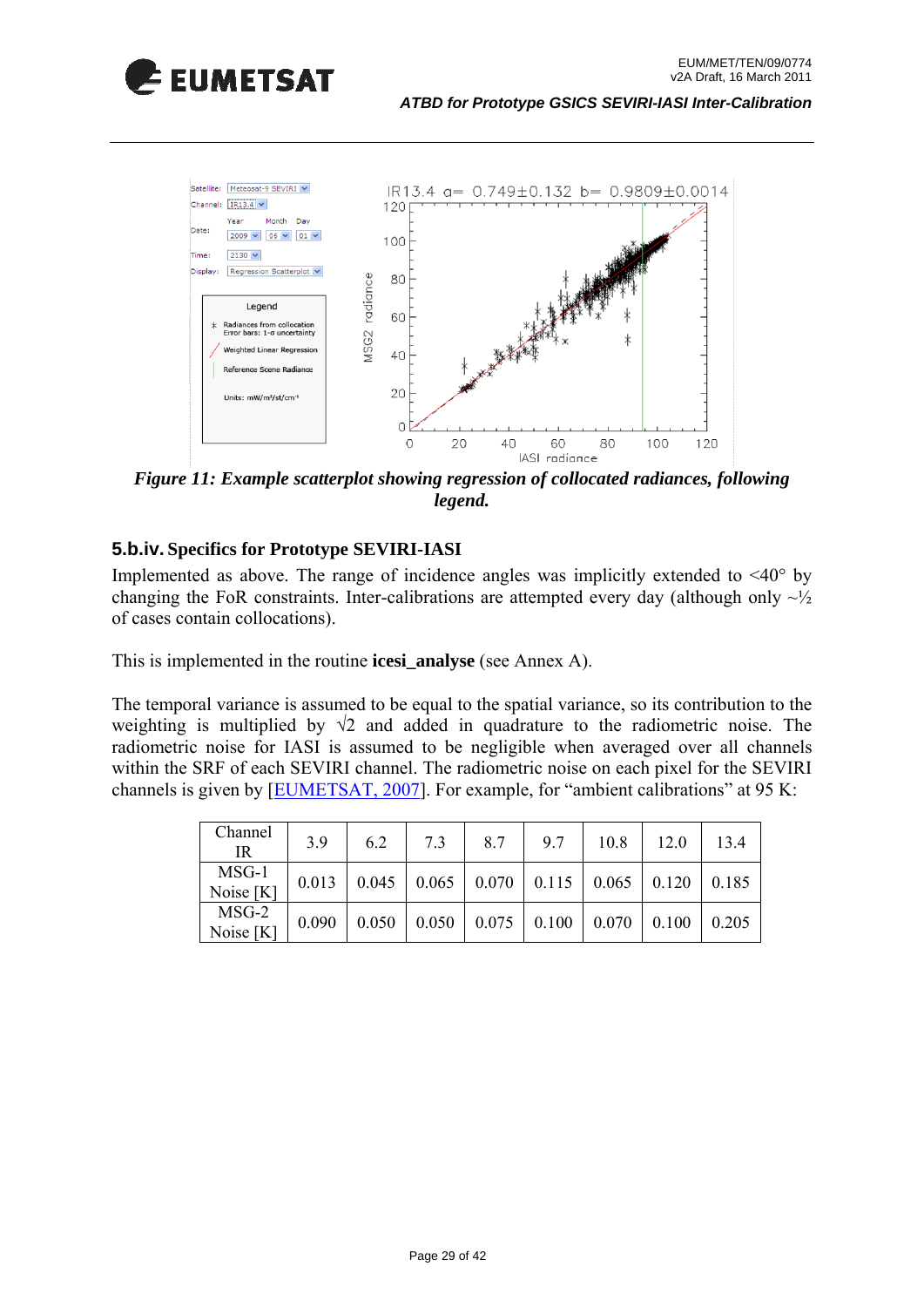<span id="page-29-0"></span>

#### <span id="page-29-1"></span>**5.c. Bias Calculation**

#### **5.c.i. Purpose**

Inter-calibration biases should be directly comparable for representative scenes and conveniently expressed in units understandable by the users. Because biases can be scenedependent, they are evaluated here at the standard radiances defined in [5.a](#page-25-1).

#### **5.c.ii. General Options**

Regression coefficients are applied to estimate expected bias,  $\Delta \hat{y}(x_{\text{STD}})$ , and uncertainty,  $\sigma_{\hat{v}}(x_{\text{syn}})$ , for standard radiances, accounting for correlation between regression coefficients.

**Equation 12:**  $\Delta \hat{y}(x_{\text{STD}}) = a + bx_{\text{STD}} - y_{\text{STD}}$ ,

noting that  $y_{STD} = x_{STD}$  and

**Equation 13:**  $\sigma_{\hat{y}}^2(x_{\text{STD}}) = \sigma_a^2 + \sigma_b^2 x_{\text{STD}}^2 + 2 \cos(a, b) x_{\text{STD}}$ 

The results may be expressed in absolute or percentage bias in radiance, or brightness temperature differences.

#### **5.c.iii. Infrared GEO-LEO inter-satellite/inter-sensor Class**

Biases and their uncertainties are converted from radiances to brightness temperatures for visualisation purposes.

#### **5.c.iv. Specifics for Prototype SEVIRI-IASI**

As above, using the definition of effective radiance in the conversion to brightness temperatures [EUMETSAT, 2008b].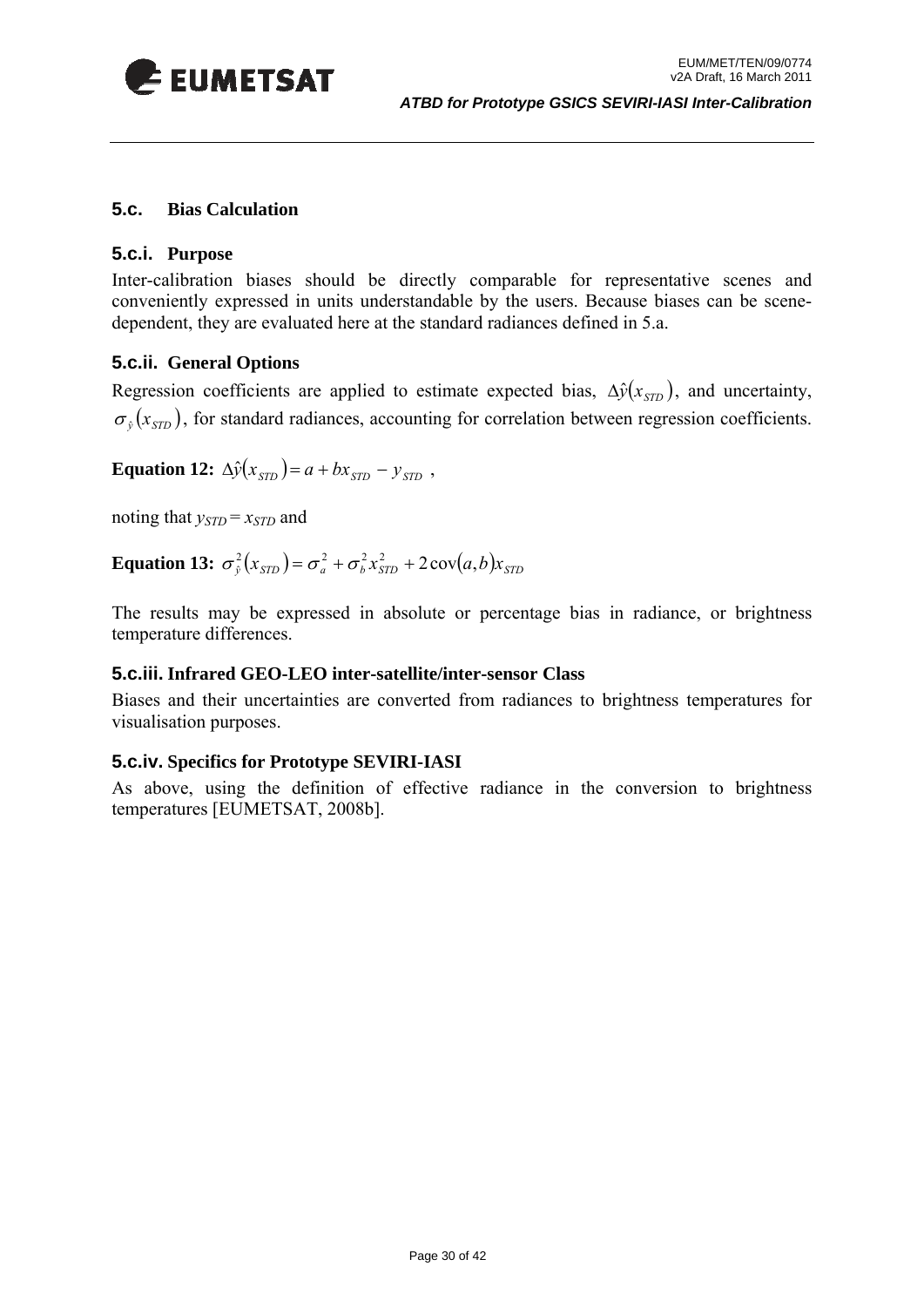<span id="page-30-0"></span>

#### **5.d. Consistency Test**

#### **5.d.i. Purpose**

The most recent results are tested for statistical consistency with the previous time series of results. Users should be alerted to any sudden changes in the calibration of the instruments, allowing them to investigate potential causes and *reset trend* statistics calculated in [5.e.](#page-31-1) The consistency test may be performed in terms of regression coefficients or biases.

#### **5.d.ii. General Options**

The biases calculated for standard radiances from the most recent collocations are compared to the statistics of the biases' trends calculated in [5.e](#page-31-1) from previous results. If the most recent result falls outside the  $3-\sigma$  (99.7%) confidence limits estimated from the trend statistics, an alert should be raised. This alert should trigger the Principle Investigator to check the cause of the change and reset the trends by issuing a *trend reset*.

**Equation 14:** 
$$
\left| \frac{y_i - \hat{y}_i(x_i)}{\sigma_{\hat{y}(x_i)}} \right| \geq Gaussian(=3)
$$

#### **5.d.iii.Infrared GEO-LEO inter-satellite/inter-sensor Class**

As above.

#### **5.d.iv. Specifics for Prototype SEVIRI-IASI**

Implemented as above.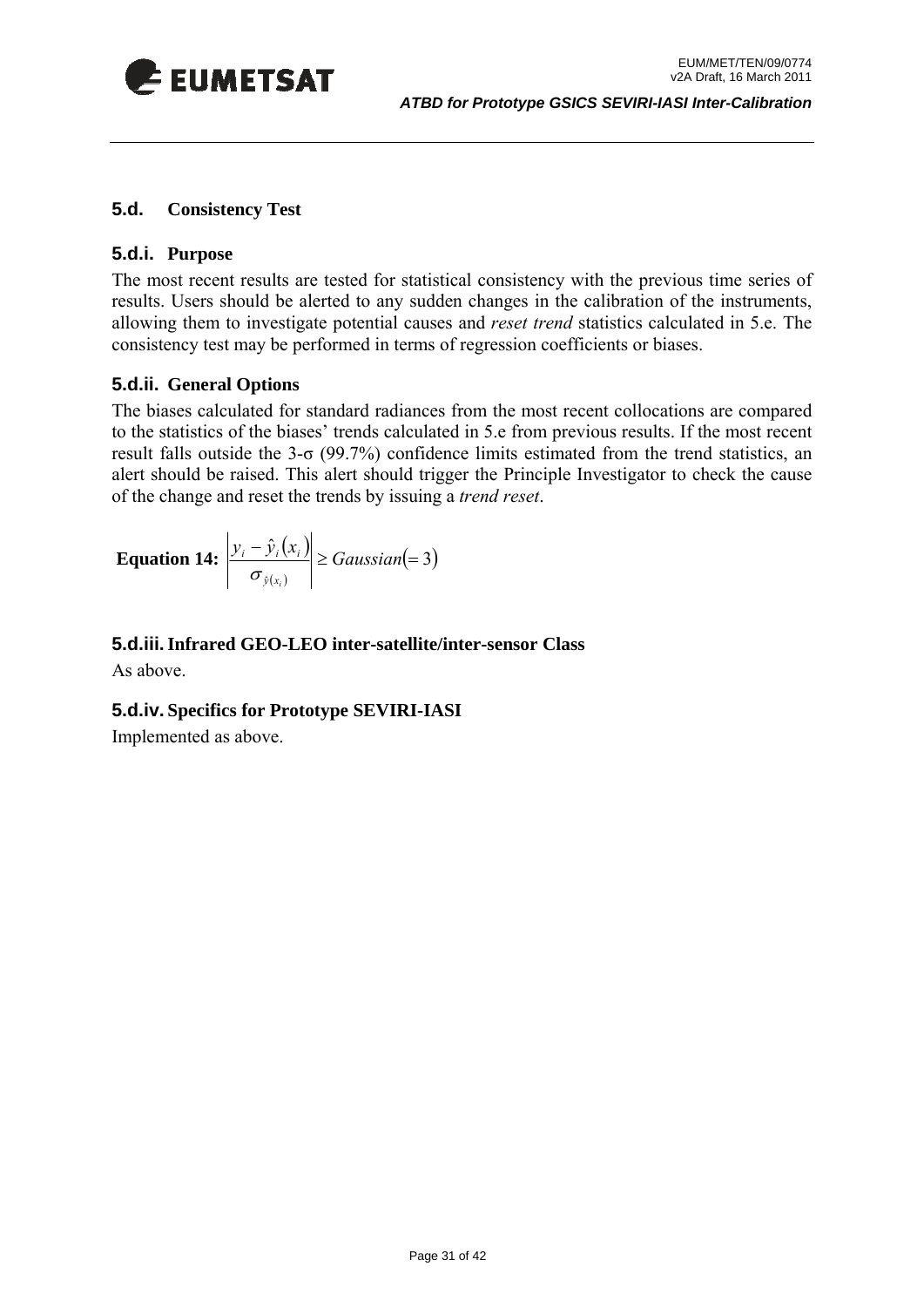<span id="page-31-0"></span>

#### <span id="page-31-1"></span>**5.e. Trend Calculation**

#### **5.e.i. Purpose**

It is important to establish whether an instrument's calibration is changing slowly with time. It is possible to establish this from a time-series of inter-comparisons by calculating a trend line using a linear regression with date as the independent variable. Only the portion of the time series since the most recent *trend reset* is analysed, to allow for step changes in the instruments' calibration.

#### <span id="page-31-2"></span>**5.e.ii. General Options**

The time series of biases evaluated at standard radiances can be regressed against the time (date) as the independent variable. The linear regression can be weighted by the calculated uncertainty on each bias. The regression coefficients including uncertainties (and their covariances) are calculated by the least squares method described in [5.b.ii.](#page-26-1) In this case, the variables,  $x_i$  and  $y_i$  are time series of Julian dates and radiance biases estimated in [5.c](#page-29-1) for each orbit since the most recent *trend reset*, respectively.

#### **5.e.iii. Infrared GEO-LEO inter-satellite/inter-sensor Class**

As above.

#### **5.e.iv. Specifics for Prototype SEVIRI-IASI**

Implemented as above.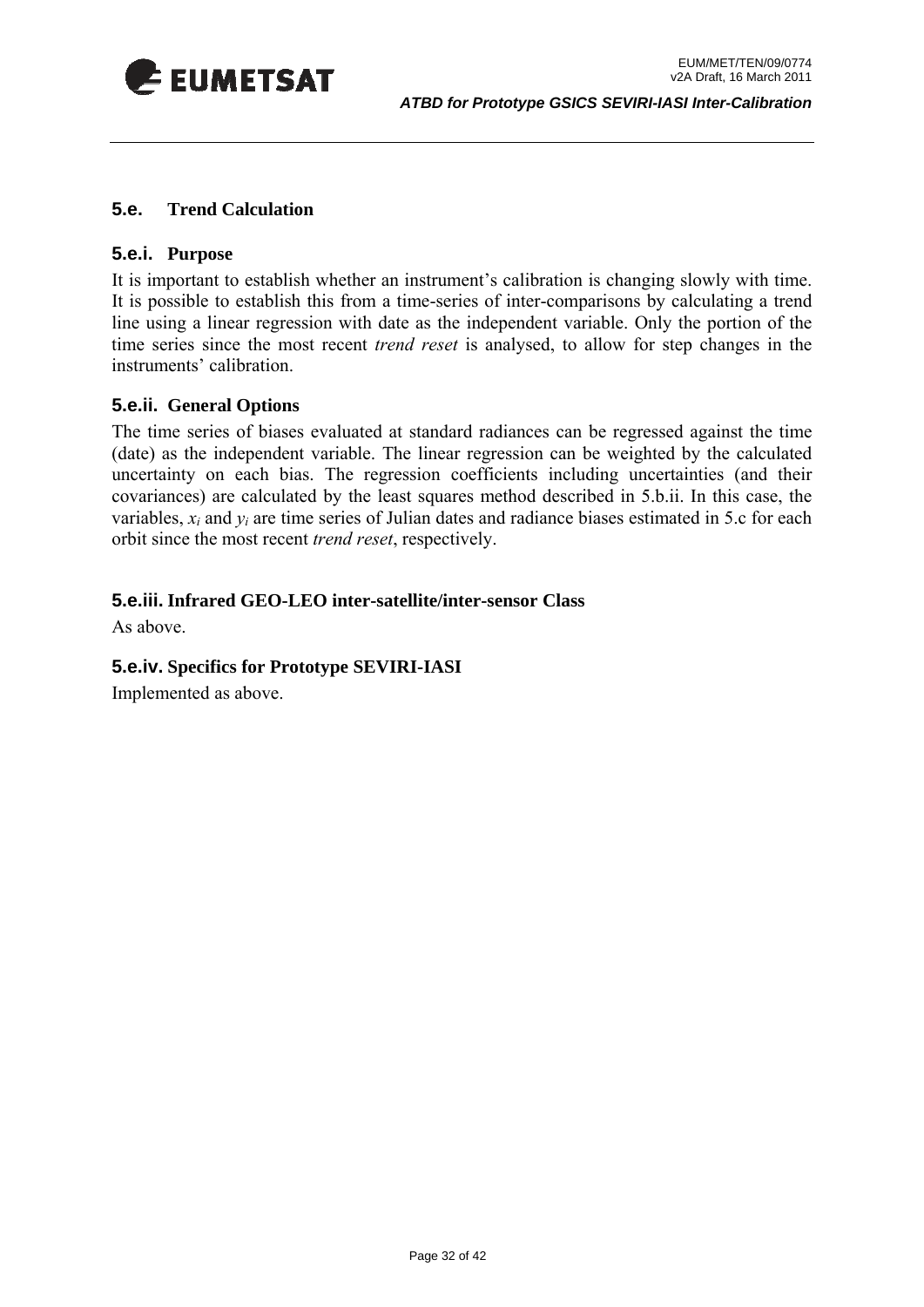<span id="page-32-0"></span>

#### <span id="page-32-1"></span>**5.f. Generate Plots for GSICS Bias Monitoring**

#### **5.f.i. Purpose**

The results should be reported quantifying the magnitude of relative biases by intercalibration. This should allow users to monitor changes in instrument calibration.

#### **5.f.ii. General Options**

Plots and tables of relative biases and uncertainties for standard radiances should be produced. These may show the evolution of the biases and their dependence on geophysical variables. These all results should be uploaded to the GSICS Data and Products server, and made available from the GPRC's appropriate inter-calibration webpage.

#### **5.f.iii. Infrared GEO-LEO inter-satellite/inter-sensor Class**

Plots should be regularly updated showing the relative brightness temperature biases for the standard radiances in each channel as time series with uncertainties. The trend line and monthly mean biases (and their uncertainties) should be calculated from these time series, following the example in [Figure 12.](#page-32-2) This allows the most recent result to be tested for consistency with the series of previous results. If significant differences are found operators should be alerted, giving them the opportunity to investigate further.



*Figure 12: Example of time series plot showing relative bias of IR13.4 channel of Meteosat-9 and IASI at reference radiance following inset legend.* 

#### <span id="page-32-2"></span>**5.f.iv. Specifics for Prototype SEVIRI-IASI**

This is implemented in the routine **icesi\_plot\_bias\_ts** (see Annex A). The trends and statistics should be reset manually when decontamination procedures performed on MSG.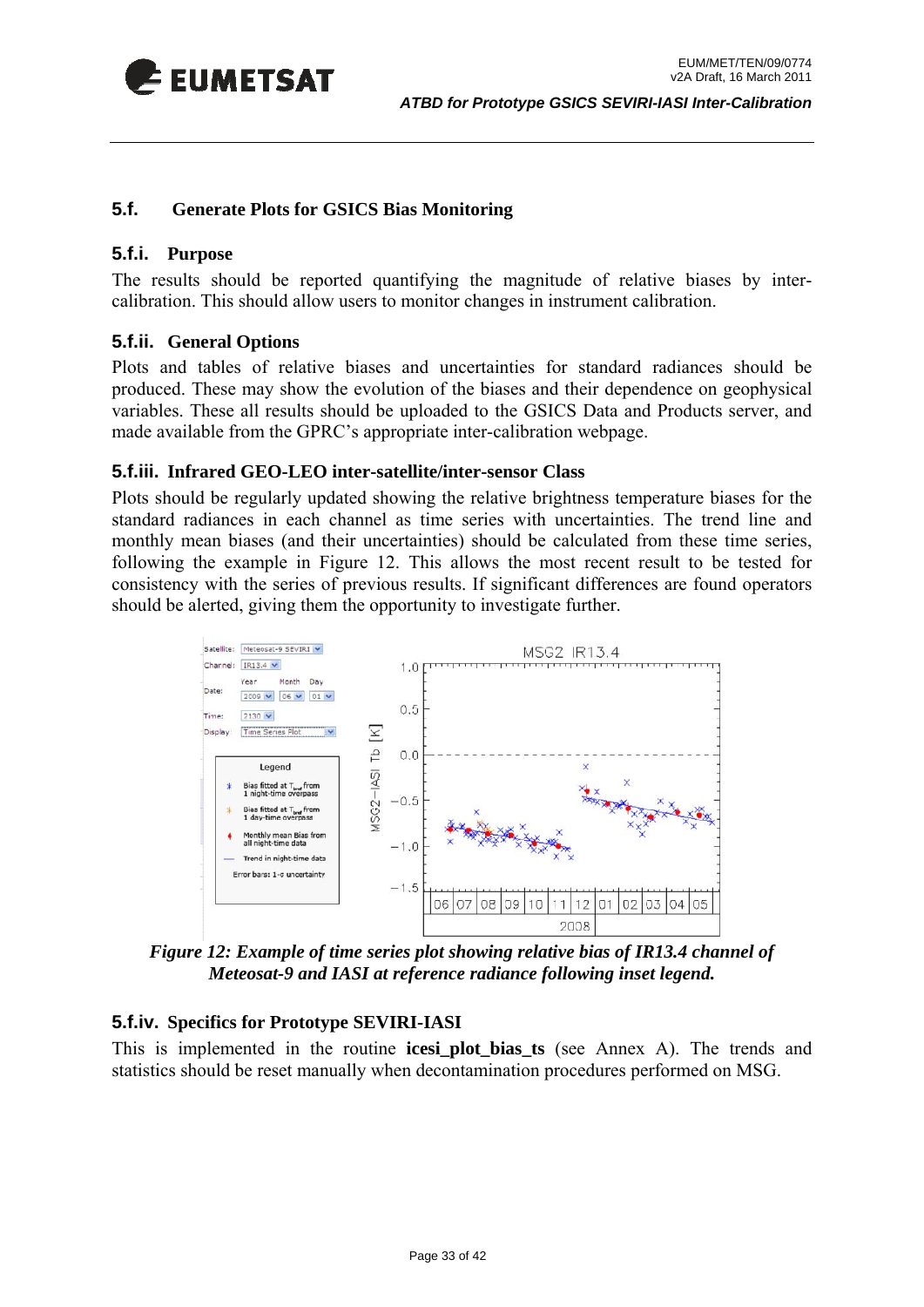



#### **FLOW SUMMARY OF STEPS 5 AND 6 FOR SEVIRI-IASI**

 *Figure 13: Summary of Recommended Data Flow within Steps 5 and 6 for SEVIRI-IASI*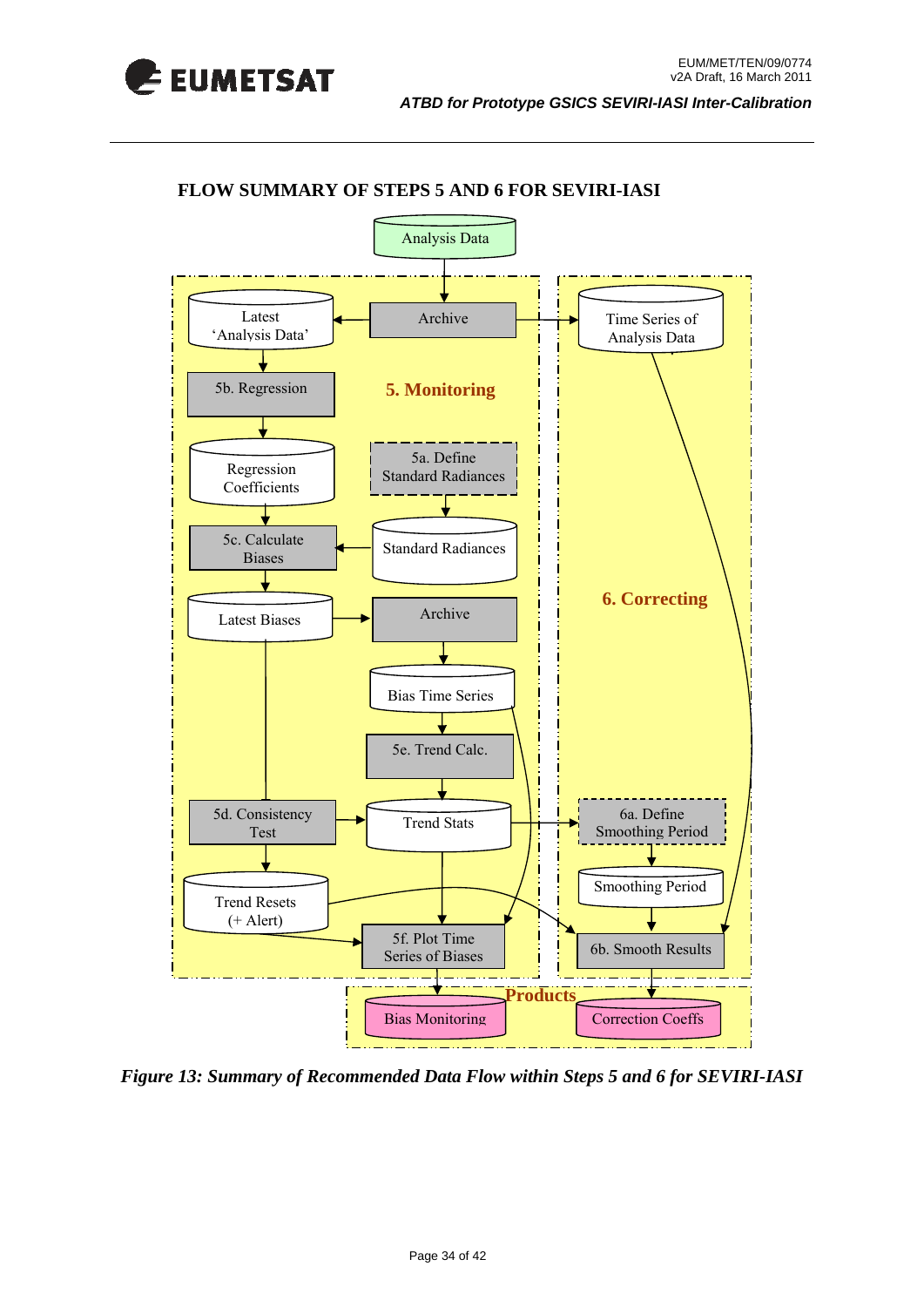<span id="page-34-0"></span>

### 6. **GSICS CORRECTION**

This final step of the algorithm is to calculate the GSICS Correction, allowing the calibration of one instrument's observed data to be modified to become consistent with that of the reference instrument. The form of the GSICS Correction will be defined offline and can be instrument specific. However, application of the correction relies on the *Correction Coefficients* supplied by the inter-comparisons performed in the previous steps of the algorithm from the *Analysis Data*.



*Figure 14: Step 6 of Generic Data Flow, showing inputs and outputs, and illustrating schematically how the correction could be applied by users.*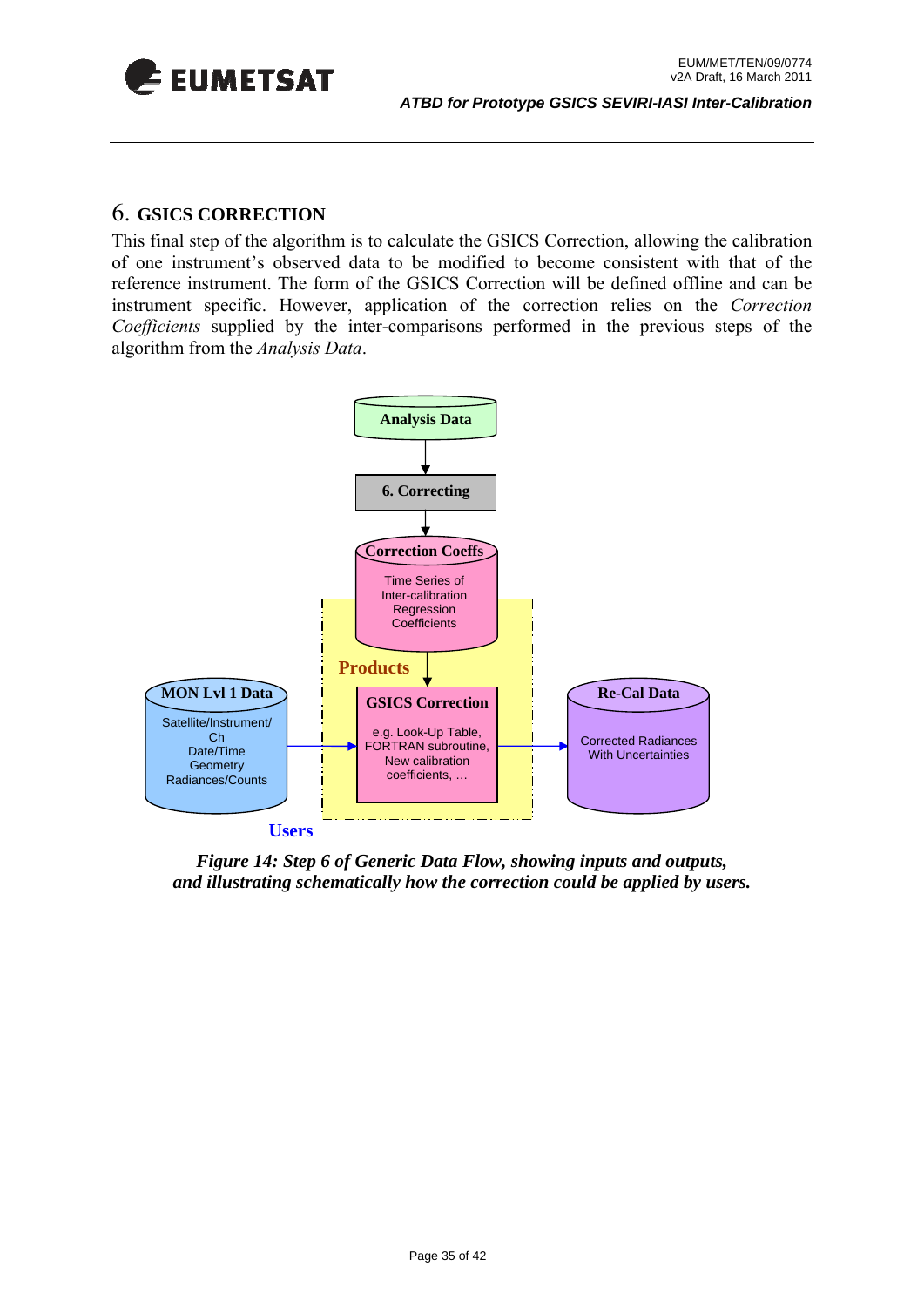<span id="page-35-0"></span>

#### <span id="page-35-1"></span>**6.a. Define Smoothing Period (Offline)**

#### **6.a.i. Purpose**

It is possible to combine data from a time series of inter-comparison results to reduce the random component of the uncertainty on the final GSICS Correction. (See [6.a\)](#page-37-1). However, this requires us to define representative periods over which the results can be smoothed without introducing bias due to calibration drifts during the smoothing period. This period can be defined by comparing the observed rate of change of inter-comparison results with a pre-determined threshold, based on the required or achievable accuracy. In general, this definition is performed offline as it requires an in-depth analysis of the instruments' relative biases and consideration of likely explanatory mechanisms. However, it could also be finetuned in near real-time. The following describes the general approaches that should be implemented.

#### **6.a.ii. General Options**

In [5.e.ii](#page-31-2), time series of radiance biases are regressed against date as the independent variable.

This yields an estimate of the rate of change of bias with time,  $\frac{dE_y}{dt}$  $\frac{d\Delta \hat{y}_{REF}}{dx}$ , which can be compared to the threshold  $\Delta y_{max}$  to determine the smoothing period,  $\tau_s$ : **Equation 15:**  1 max  $\hat{\mathcal{Y}}_{\scriptscriptstyle REF}$  )<sup>−</sup>  $\overline{a}$ ⎠  $\left(\frac{d\Delta \hat{\mathbf{y}}_{REF}}{L}\right)$ ⎝  $=\Delta y_{\rm max} \left( \frac{d\Delta x}{dt} \right)$ *dt*  $\tau_s = \Delta y_{\text{max}} \left( \frac{d \Delta \hat{y}_{\text{REF}}}{dt} \right)$ 

#### **6.a.iii. Infrared GEO-LEO inter-satellite/inter-sensor Class**

As above.

#### **6.a.iv. Specifics for Prototype SEVIRI-IASI**

Implemented as above.

The threshold value is taken to correspond to the typical uncertainty on the inter-comparison, which is equivalent to  $\Delta v_{max} \equiv 0.05$  K.

The SEVIRI channel with the highest rate of change is IR13.4, where  $\frac{u \Delta y_{REF}}{I} \approx -0.1K/month$ *dt*  $\frac{d\Delta \hat{y}_{REF}}{dx} \approx -0.1K/month$ .

This yields the following smoothing periods:

 $\tau_s \approx 14.5$  days for the Near Real-Time Correction  $\tau_s \approx 29$  days for the Near Real-Time Correction (to match the orbital repeat cycle of Metop)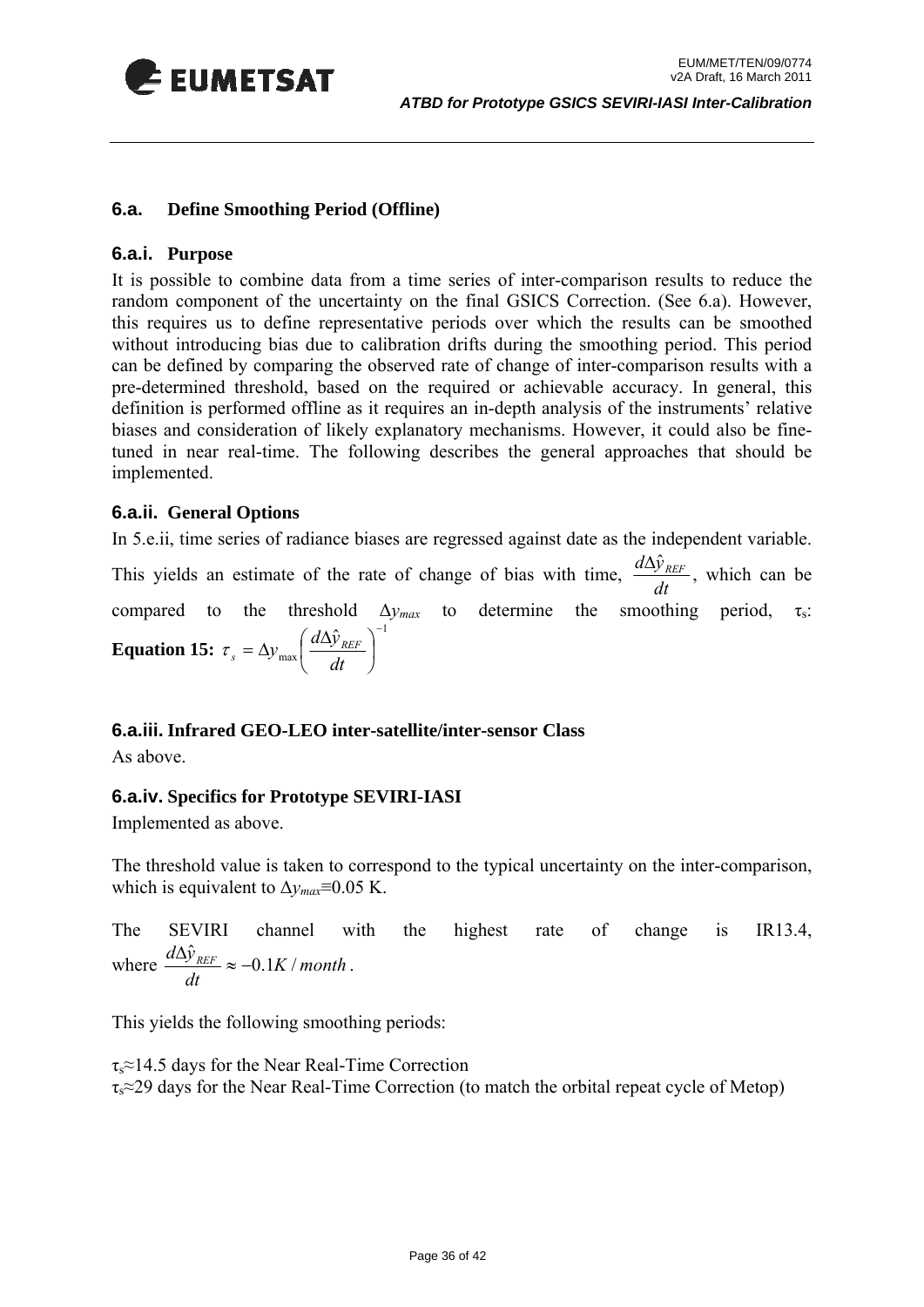<span id="page-36-0"></span>

#### **6.b. Calculate Coefficients for GSICS Near-Real-Time Correction**

#### **6.b.i. Purpose**

In order to reduce the random component of the uncertainty on the GSICS Correction, it is necessary to combine data from a time series of inter-comparison. The regression process described in [5.b](#page-26-2) is repeated using all the collocated radiances obtained over the smoothing period defined in [6.a](#page-35-1). The resulting regression coefficients (and uncertainties) provide the *Correction Coefficients* used as input to the GSICS Correction. These regression coefficients are then used to evaluate the *Standard Bias* (also with uncertainties) at a set of *Standard Radiances*. The correction coefficients and standard biases are supplied in a netCDF format [defined at <https://cs.star.nesdis.noaa.gov/GSICS/NetcdfConvention>].

#### **6.b.ii. General Options**

All the collocation data within the smoothing period before and including the current date is combined and the regression of [5.b](#page-26-2) repeated on the aggregate dataset. This approach ensures all data is used optimally, with appropriate weighting according to its estimated uncertainty. This is the recommended approach in general for GSICS.

#### **6.b.iii.Infrared GEO-LEO inter-satellite/inter-sensor Class**

As above.

#### **6.b.iv. Specifics for Prototype SEVIRI-IASI**

Implemented as above, using a smoothing period *t*-14d to *t*-0 (where *t* is the current date) but using the following re-defined set of standard radiances for the IR channels SEVIRI on both Meteosat-8 and -9:

| $Ch(\mu m)$    |  |  |                                               |  |
|----------------|--|--|-----------------------------------------------|--|
| $T_{bstd}$ (K) |  |  | 284   236   255   284   261   286   285   267 |  |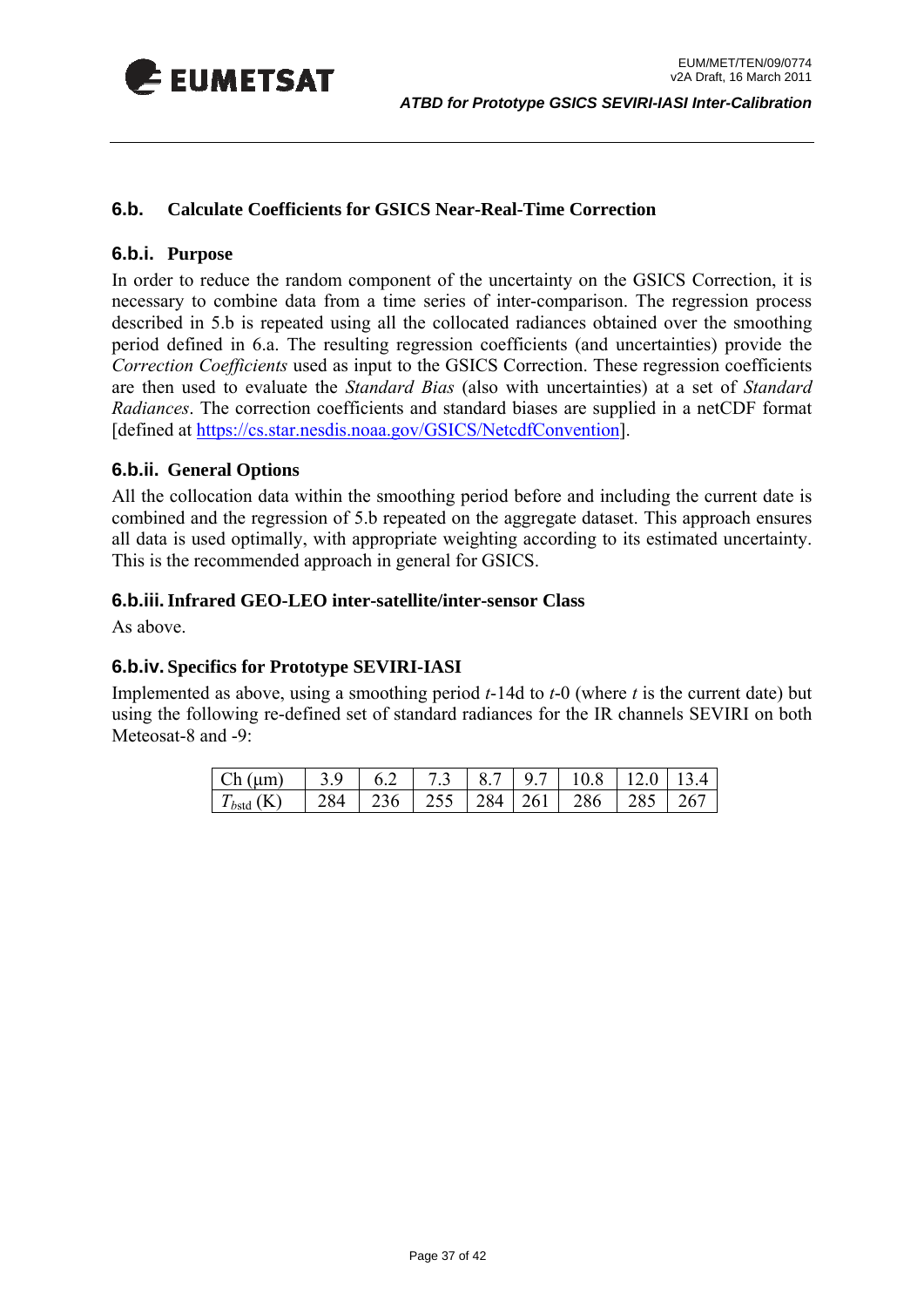<span id="page-37-0"></span>

#### **6.c. Calculate Coefficients for GSICS Re-Analysis Correction**

#### **6.c.i. Purpose**

In order to reduce the random component of the uncertainty on the GSICS Correction, it is necessary to combine data from a time series of inter-comparison. The regression process described in [5.b](#page-26-2) is repeated using all the collocated radiances obtained over the smoothing period defined in [6.a](#page-35-1). The resulting regression coefficients (and uncertainties) provide the *Correction Coefficients* used as input to the GSICS Correction. These regression coefficients are then used to evaluate the *Standard Bias* (also with uncertainties) at a set of *Standard Radiances*. The correction coefficients and standard biases are supplied in a netCDF format [defined at <https://cs.star.nesdis.noaa.gov/GSICS/NetcdfConvention>].

However, because the smoothing period for the Re-Analysis Correction is defined to be symmetric about the validity date of the GSICS Correction coefficients, it is necessary to perform this step after a correspond delay of at least half the smoothing period after the validity date.

#### **6.c.ii. General Options**

All the collocation data within the smoothing period before and including the current date is combined and the regression of [5.b](#page-26-2) repeated on the aggregate dataset. This approach ensures all data is used optimally, with appropriate weighting according to its estimated uncertainty. This is the recommended approach in general for GSICS.

#### **6.c.iii. Infrared GEO-LEO inter-satellite/inter-sensor Class**

As above.

#### **6.c.iv. Specifics for Prototype SEVIRI-IASI**

<span id="page-37-1"></span>Implemented as above, using a smoothing period  $t$ -14d to  $t$ +14 (where  $t$  is the validity date) but using the following re-defined set of standard radiances for the IR channels SEVIRI on both Meteosat-8 and -9:

| Ch (µm)    | $\frac{1}{3}$ $\frac{3}{9}$ |  |  | $6.2$   7.3   8.7   9.7   10.8   12.0   13.4 |     |
|------------|-----------------------------|--|--|----------------------------------------------|-----|
| $T_{bstd}$ | 284                         |  |  | $1236$   255   284   261   286 $^{\circ}$    | 267 |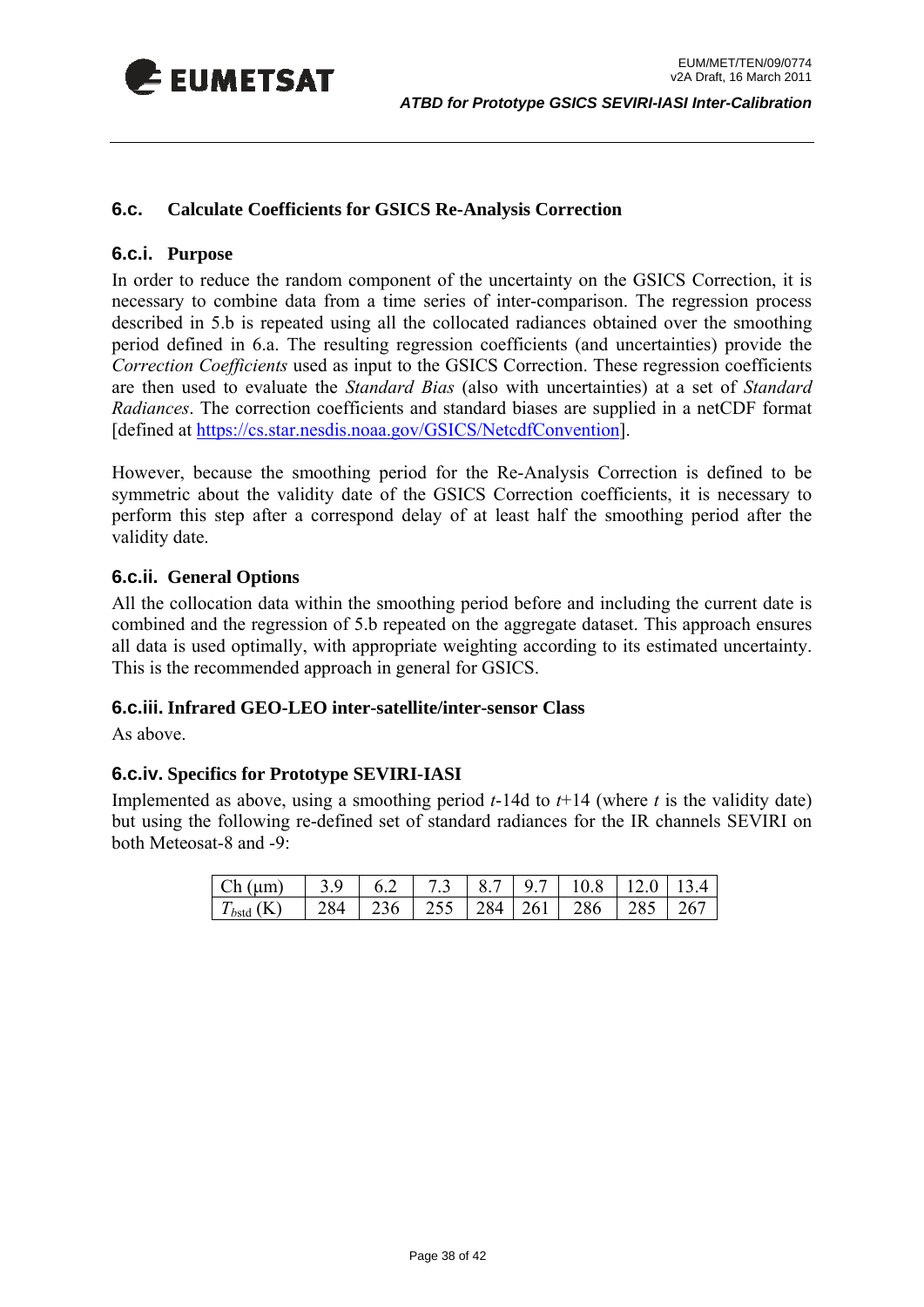<span id="page-38-0"></span>

#### **References**

- Clough, S. A., and M. J. Iacono, 1995: Line-by-line calculations of atmospheric fluxes and cooling rates II: Application to carbon dioxide, ozone, methane, nitrous oxide, and the halocarbons. J. Geophys. Res., 100. 16519-16535.
- EUMETSAT, 2006: MSG SEVIRI Spectral Response Characterisation, [EUM/MSG/TEN/06/0010](http://www.eumetsat.int/groups/ops/documents/file/zip_msg_seviri_spec_res_char.zip).
- EUMETSAT, 2007, Typical Radiometric Accuracy and Noise for MSG-1/2, EUM/OPS/TEN/07/0314, [http://www.eumetsat.int/idcplg?IdcService=GET\\_FILE&dDocName=pdf\\_typ\\_radiomet\\_acc\\_msg-1-](http://www.eumetsat.int/idcplg?IdcService=GET_FILE&dDocName=pdf_typ_radiomet_acc_msg-1-2&RevisionSelectionMethod=LatestReleased) [2&RevisionSelectionMethod=LatestReleased](http://www.eumetsat.int/idcplg?IdcService=GET_FILE&dDocName=pdf_typ_radiomet_acc_msg-1-2&RevisionSelectionMethod=LatestReleased)
- EUMETSAT, 2008a: IASI Level 1 Products Guide, Ref.: EUM/OPS-EPS/MAN/04/0032, <http://oiswww.eumetsat.org/WEBOPS/eps-pg/IASI-L1/IASIL1-PG-4ProdOverview.htm#TOC411>
- EUMETSAT, 2009: ATBD for EUMETSAT's Inter-Calibration of SEVIRI-IASI, EUM/MET/REP/08/0468.
- EUMETSAT, 2010: GSICS SEVIRI-IASI Inter-calibration Uncertainty Analysis, EUM/MET/TEN/09/0668.
- EUMETSAT, 2008b: Effective Radiance and Brightness Temperature Relation for Meteosat 8 and 9, [EUM/OPS-MSG/TEN/08/0024](http://www.eumetsat.int/idcplg?IdcService=GET_FILE&dDocName=PDF_TEN_080024_RAD_BRIGHT_TEMP&RevisionSelectionMethod=LatestReleased).
- Hewison, T.J., 2009a: Quantifying the Impact of Scene Variability on Inter-Calibration, GSICS Quarterly, Vol. 3, No. 2, 2009.
- Hewison, T. J., 2008a: SEVIRI/IASI Differences in 2007, GSICS Quarterly, Vol.2, No.1, 2008. (Available [online](http://www.star.nesdis.noaa.gov/smcd/spb/calibration/icvs/GSICS/documents/newsletter/GSICS_Quarterly_Vol2No1_2008.pdf)).
- Hewison, T.J., 2008b: The Inter-calibration of Meteosat and IASI during 2007, EUMETSAT Internal Report, April 2008 (Available [online\)](http://www.eumetsat.int/Home/Main/What_We_Do/InternationalRelations/CGMS/groups/sir/documents/document/pdf_gsics_rep_03.pdf).
- Hewison, T.J. and M. König, 2008: Inter-Calibration of Meteosat Imagers and IASI, Proceedings of EUMETSAT Satellite Conference, Darmstadt, Germany, September 2008. (Available [online\)](http://www.eumetsat.int/Home/Main/AboutEUMETSAT/InternationalRelations/CGMS/CGMSPublications/groups/sir/documents/document/pdf_gsics_pres_04_proceedings.pdf).
- König, M., 2007: Inter-Calibration of IASI with MSG-1/2 onboard METEOSAT-8/9, GSICS Quarterly, Vol.1, No.2, August 2007 (Available [online](http://www.star.nesdis.noaa.gov/smcd/spb/calibration/icvs/GSICS/documents/newsletter/GSICS_Quarterly_Vol1No2_2007.pdf)).
- Minnis, P., A. V. Gambheer, and D. R. Doelling, 2004: Azimuthal anisotropy of longwave and infrared window radiances from CERES TRMM and Terra data. *J. Geophys. Res.*, **109**, D08202, doi:10.1029/2003JD004471.
- Press, W.H., S.Teukolksy, W.T.Vetterling and B.Flannery, 1995: Numerical recipes: the art of scientific computing, Second edition, Cambridge University Press.
- Rothman et al., 2003: The HITRAN molecular spectroscopic database: edition of 2000 including updates through 2001, Journal of Quantitative Spectroscopy and Radiative Transfer. vol. 82, 5-44.
- Tahara, Yoshihiko, 2008: New Approach to Intercalibration Using High Spectral Resolution Sounder, Meteorological Satellite Center Technical Note, No. 50, 1-14.
- Tahara, Yoshihiko and Koji Kato, 2009: New Spectral Compensation Method for Intercalibration Using High Spectral Resolution Sounder, Meteorological Satellite Center Technical Note, No. 52, 1-37.
- Tobin, D. C., H. E. Revercomb, C. C. Moeller, and T. Pagano, 2006: Use of Atmospheric Infrared Sounder high-spectral resolution spectra to assess the calibration of Moderate re solution Imaging Spectroradiometer on EOS Aqua, *J. Geophys. Res*., **111**, D09S05, doi:10.1029/2005JD006095.
- Wu, X., 2009: GSICS GOES-AIRS Inter-Calibration Algorithm at NOAA GPRC, Draft version dated January 5, 2009.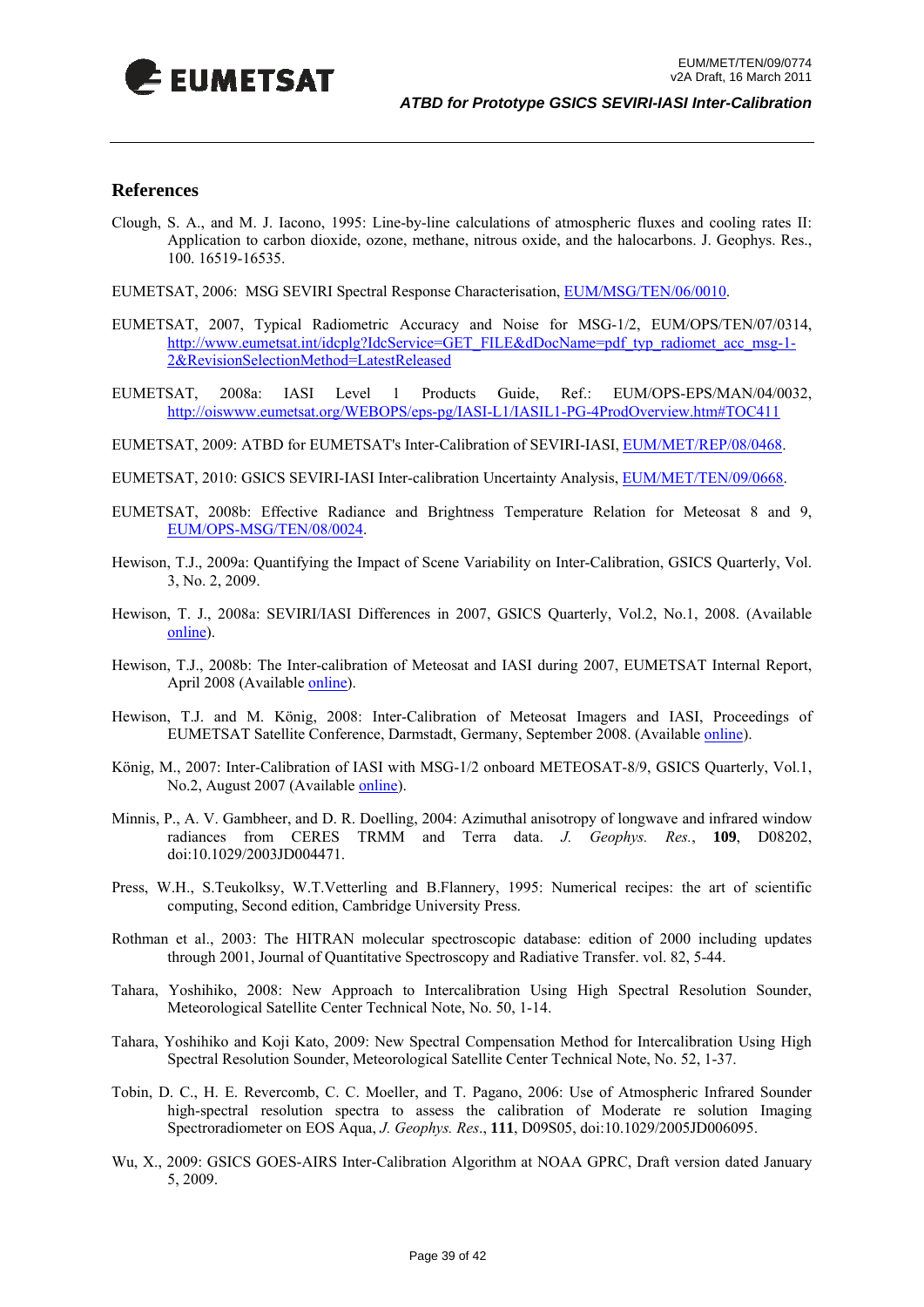<span id="page-39-0"></span>

## **ANNEX A - INTER-CALIBRATION (EUMETSAT) OF SEVIRI-IASI (ICESI) V0.3**

These routines and netCDF data formats will be documented in detail in a separate document. This is an extract for information.

#### **A.1. Overview of Data Flow**

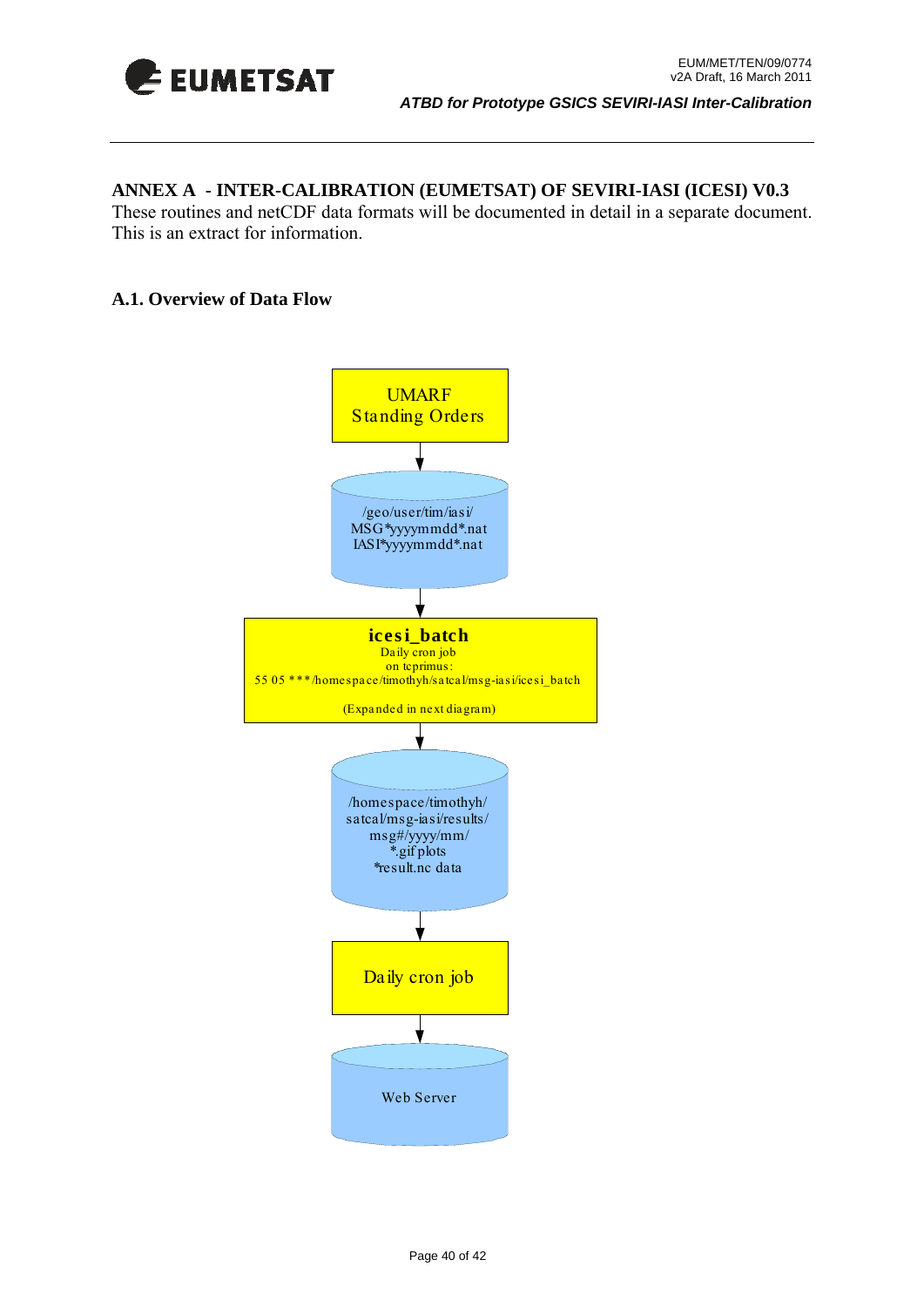

**A.2. Input Satellite Data – EUMETSAT Data Centre Standing Order** 



*Figure 15 – Standing Order to supply IASI data to GSICS Data and Products Server* 

| Account Management Help Product Navigator<br>Log out                                                                                                                         | About                                                                                                                                                                        | gsics_user logged in<br>EUMETSAT                                                                                               |
|------------------------------------------------------------------------------------------------------------------------------------------------------------------------------|------------------------------------------------------------------------------------------------------------------------------------------------------------------------------|--------------------------------------------------------------------------------------------------------------------------------|
| Query and Order<br><b>Shopping Trolley</b><br>Specific Product Order                                                                                                         | Order Follow-Up                                                                                                                                                              |                                                                                                                                |
| Orders                                                                                                                                                                       | Details                                                                                                                                                                      |                                                                                                                                |
| ORDERS<br>o- Standard Orders<br><b>9</b> Standing Orders<br><b>P</b> PROCESSING<br>1349_2009-11-04 14:45:31.0Z<br>1351_2009-11-04 14:55:55.0Z<br>1391_2010-01-18 13:10:32.0Z | <b>Order Description</b><br>1393<br>ID:<br>Submission Date:<br>2010-01-18 13:13:29.0Z<br>Max number of Items: 7<br><b>Ordering Settings</b><br><b>MSG15</b><br>Product Type: | Description:<br>2045-2215 MSG2 IR data<br>Load Auxiliary Data:<br>Notify Order Completion: V<br>Satellite:<br>MSG <sub>2</sub> |
| 1393_2010-01-18 13:13:29.0Z<br>3592 2010-01-04 15:34:22.0Z<br>1393 2010-01-18 13:13:29.0Z                                                                                    | Native Prod. Format Version:<br><b>Disposition Mode:</b><br>OK<br>Overall Quality:                                                                                           | Version of Product Algorithm:<br>Version of Base Algorithm:<br>Processing Mode:                                                |
|                                                                                                                                                                              | Time Window<br>2010-01-19 20:45:00.0Z<br>From:<br>To:<br>2011-01-19 22:15:00.0Z<br>Time Window (hh : mm : ss): 01 : 44 : 59<br>Periodicity (dd : hh : mm): 01 : 00 : 00      | Region of Interest<br>Upper Left Corner:<br>Line: 686<br>Pixel: 679<br>Lower Right Corner:<br>Line: 3030<br>Pixel: 3034        |
|                                                                                                                                                                              | <b>Delivery Settings</b><br>Delivery Method Direct FTP<br>Media Type:<br>Direct delivery using FTP                                                                           | Compression Method: no compression<br>Format Type:<br>NetCDF(solely calibration values)                                        |
|                                                                                                                                                                              | Subsettings                                                                                                                                                                  |                                                                                                                                |
|                                                                                                                                                                              | Spectral<br><b>Band Description</b><br>IR 3.9<br>WV 6.2<br>WV 7.3<br>IR 8.7<br>IR 9.7<br>IR 10.8<br>IR 12.0<br>IR 13.4                                                       | Spatial<br>Cropped to the Region of Interest<br>$\boxed{\nu}$                                                                  |

*Figure 16 – Standing Order to supply MSG2 data to GSICS Data and Products Server*